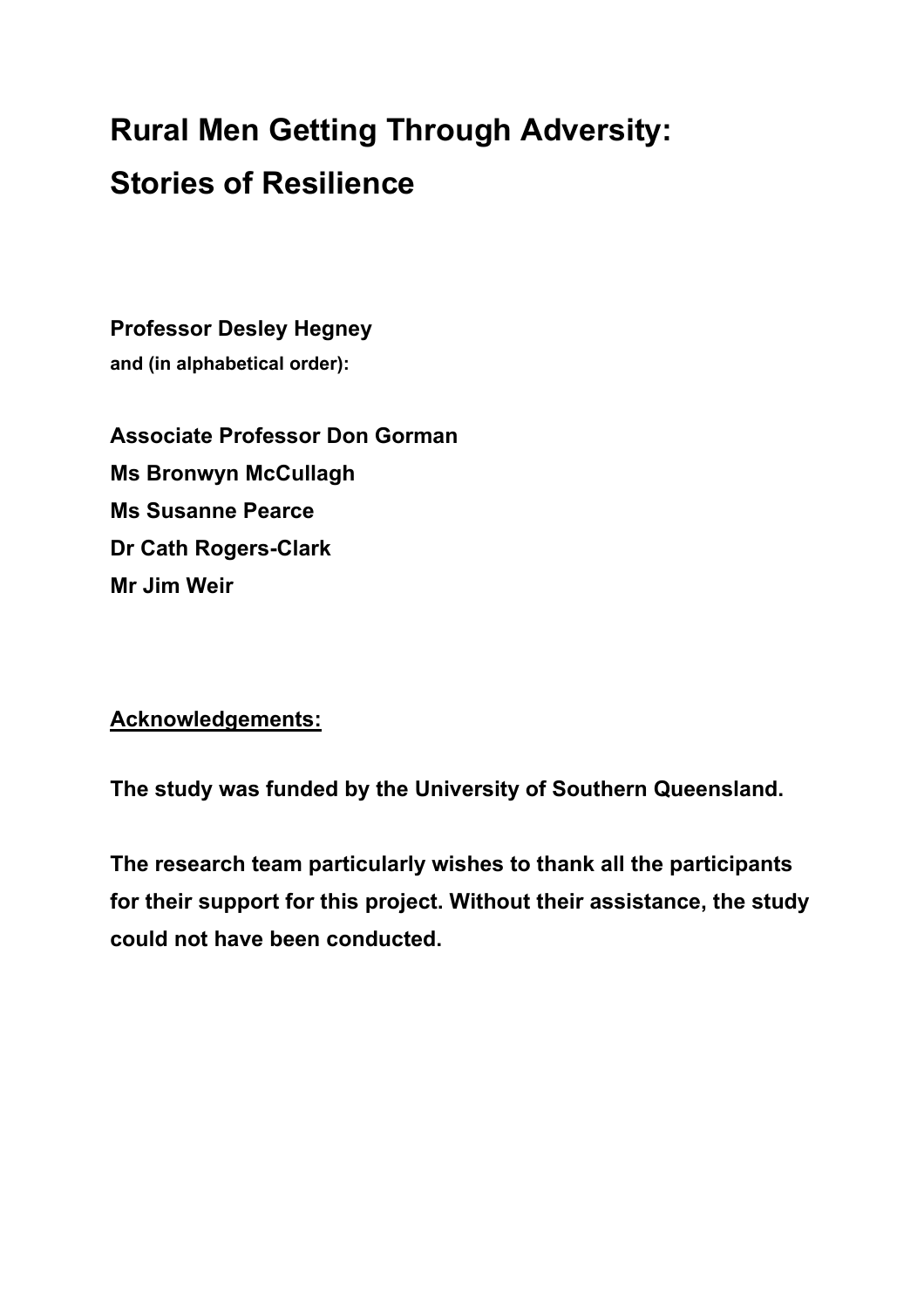© 2003 Hegney, Gorman, McCullagh, Pearce, Rogers-Clark, Weir

All rights reserved. No part of this publication may be reproduced, stored in a retrieval system, or transmitted in any form or by any means, electronic, mechanical, photocopying, recording, or otherwise without prior permission of the copyright owner.

Rural men getting through adversity: stories of resilience.

ISBN 0 909756 72 4

1. Rural men – Mental health – Australia. I. Hegney, Desley.

Published by the Centre for Rural and Remote Area Health, University of Southern Queensland, Toowoomba, Queensland, Australia.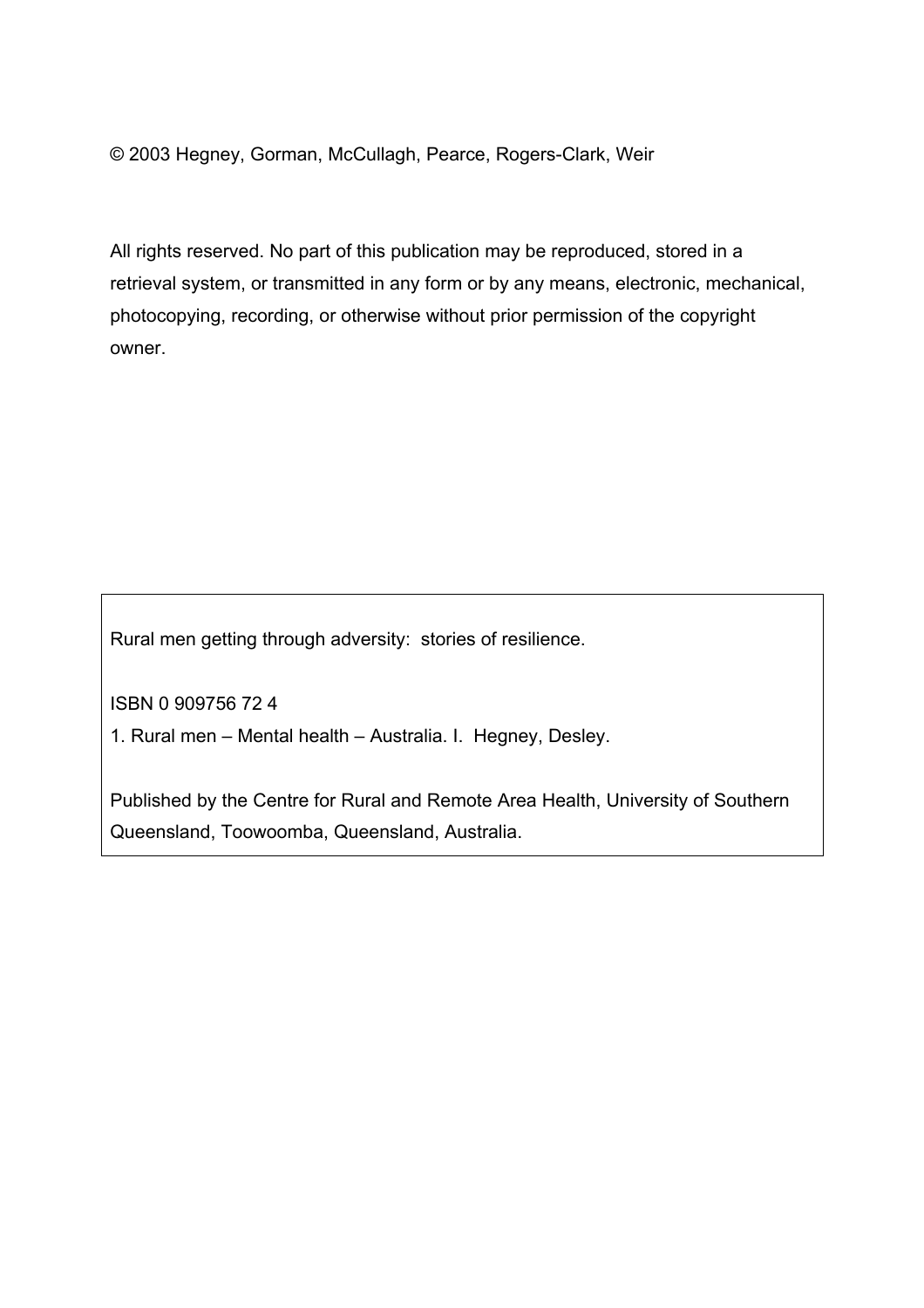# **Table of Contents**

| 1.1            |  |
|----------------|--|
| 1.2            |  |
|                |  |
|                |  |
|                |  |
|                |  |
|                |  |
|                |  |
|                |  |
|                |  |
| 1.3            |  |
| 2 <sub>1</sub> |  |
| 2.1            |  |
| 2.2            |  |
| 2.3            |  |
| 2.4            |  |
| 2.5            |  |
|                |  |
| 3.1            |  |
|                |  |
|                |  |
|                |  |
|                |  |
|                |  |
| 3.2            |  |
|                |  |
|                |  |
|                |  |
|                |  |
|                |  |
|                |  |
|                |  |
|                |  |
|                |  |
| 4.             |  |
| 5.             |  |
|                |  |
|                |  |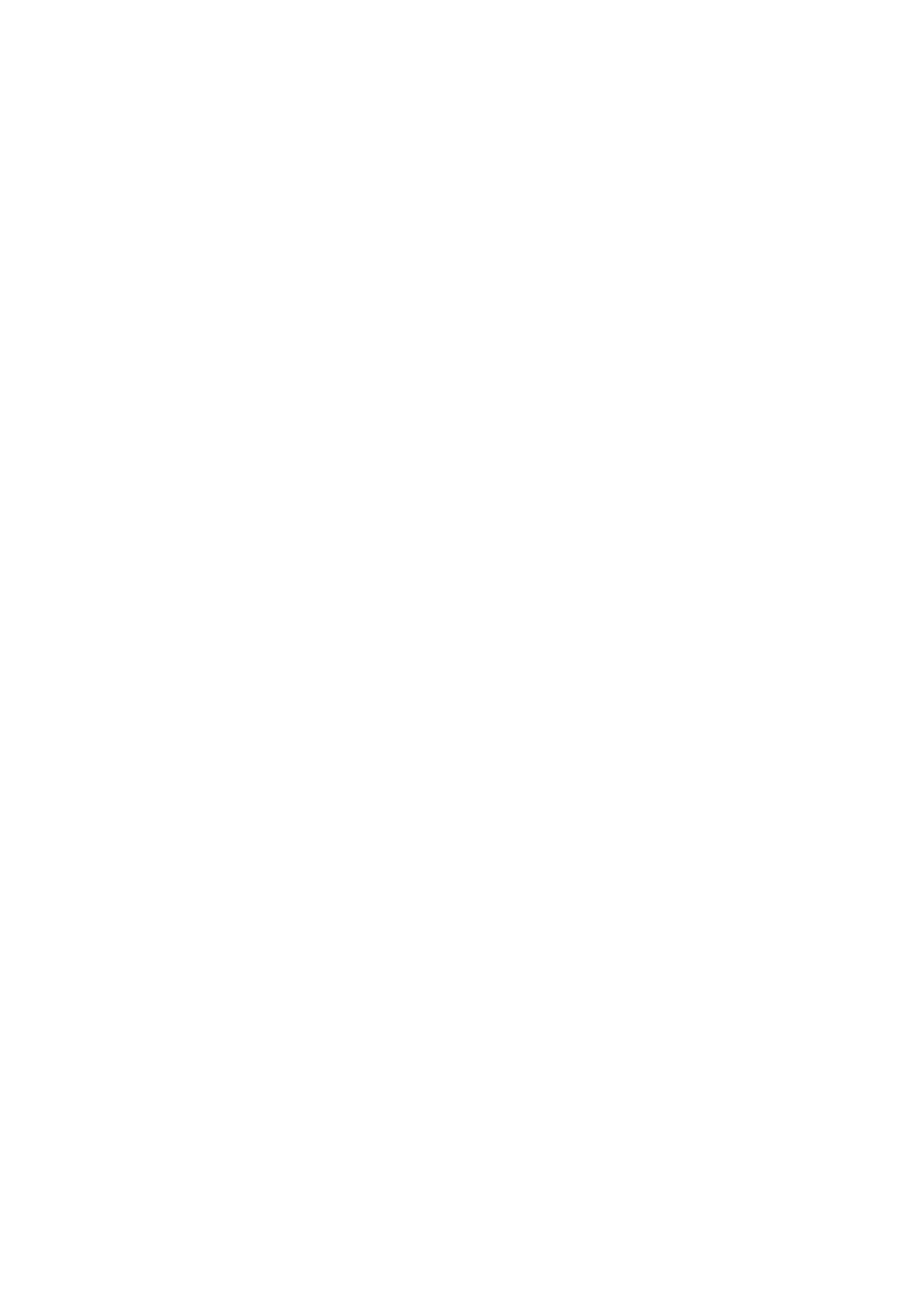## <span id="page-4-0"></span>**EXECUTIVE SUMMARY**

The overall aim of this study was to identify the factors that have helped rural men to move through adversity. A total of ten men from Queensland took part in the study. Participants shared their experiences through in-depth, unstructured interviews. The transcripts of these interviews formed the basis for the construction of their 'stories'. The ten men spoke about the difficult times they had found themselves in and the resources they harnessed in order to get their lives back on track.

The participants shared a diverse range of difficulties in their lives, but on analysis it became apparent that there were similarities in how the participants overcame those difficult times. The major themes identified for this study were:

- The individual and inner strength
- Support and strategies

The individual and inner strength theme highlights the personal qualities the men in this study possessed that enabled them to regain control following difficult episodes. Qualities discussed included positive thinking, appreciation and hope, self awareness, taking control and seeking meaning in life and religion. Support and strategies were the ways these men utilised external sources for strength and direction. Most men were able to move through adversity by combining internal and external resources. The issues raised by the men which where important to getting through adversity included access to information, seeking help, treatment, talking about it, support of family and friends, being needed, lifestyle changes, taking a break and a change of focus.

The data clearly shows that the rural men in this study have the ability to deal with difficult times in their lives. Their stories will be used and shared with other rural men to give hope and understanding of how other men dealt with adversity in their lives.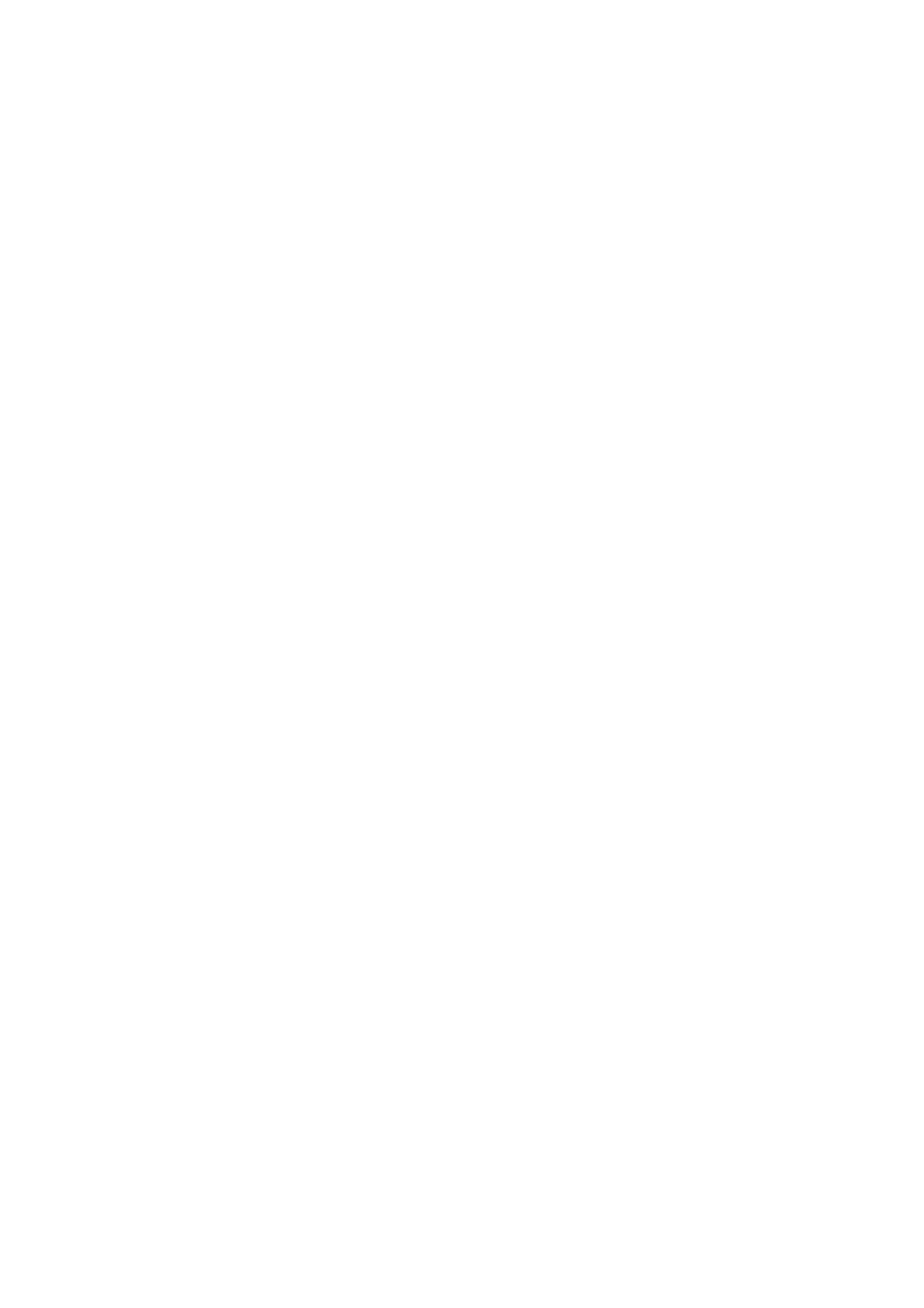# <span id="page-6-0"></span>**1. INTRODUCTION AND OVERVIEW OF THE STUDY**

### *1.1 Introduction*

The National Survey of Mental Health and Wellbeing (McLennan 1998) identifies that almost one in five Australians will experience mental health problems within a 12 month period. Rural people, who already have poorer health than metropolitan people (Australian Health Minister's Conference [AHMC] 1999), are identified as being significantly at risk for poor mental health. For example, *Healthy Horizons*  (AHMC 1999, p. 8) states: 'individual and family distress and long term care needs arising from mental health problems are a growing concern'. Additionally, the National Action Plan for Promotion, Prevention and Early Intervention for Mental Health (Commonwealth Department of Health and Aged Care, 2000a) also identifies rural and remote communities as a priority group in need of mental health services.

When considering health in rural and remote areas, it is important to recognise that each rural and remote community is unique. It is therefore essential that promotion, prevention and early intervention initiatives are community–driven and owned in order to address individual community needs. Enhancing the capacity of communities to identify and respond to their own needs is fundamental to strengthening the capacity of rural and remote communities to be resilient to adversity.

An important group within the rural and remote community is men. According to the National Health and Medical Research Council (NHMRC) (1996), economic problems within rural and remote communities have impacted on men's mental health, with suicide and depression of particular concern.

### *1.2 Background to the study*

#### **1.2.1 Mental Illness and Stress within Rural Communities**

According to Wainer and Chesters (2000), mental health risk factors found in rural areas include the relative poverty due to economic conditions, negative life experiences and lack of control over work, and life in general. The stigma of mental illness within small and often ill-informed groups and the introspection of small communities, can negatively effect an individual's capacity to cope when they are unwell, and perhaps more so, if affected by mental health problems (Judd & Humphreys, 2001).

A study to understand how rural and remote peoples' identification and response to mental illness influenced help seeking was conducted by Fuller, Edwards, Procter and Moss (2000). One important finding of this study was that often people did not equate individual distress with mental health problems. Problems such as financial difficulties, alcoholism or relationship issues were perceived as problems of everyday living, rather than ones which would impact upon mental health (Fuller, Edwards, Procter & Moss 2000).

These findings may also reflect a degree of stoicism and self reliance which continues to be part of the rural culture (Elliott-Schmidt & Strong 1997). The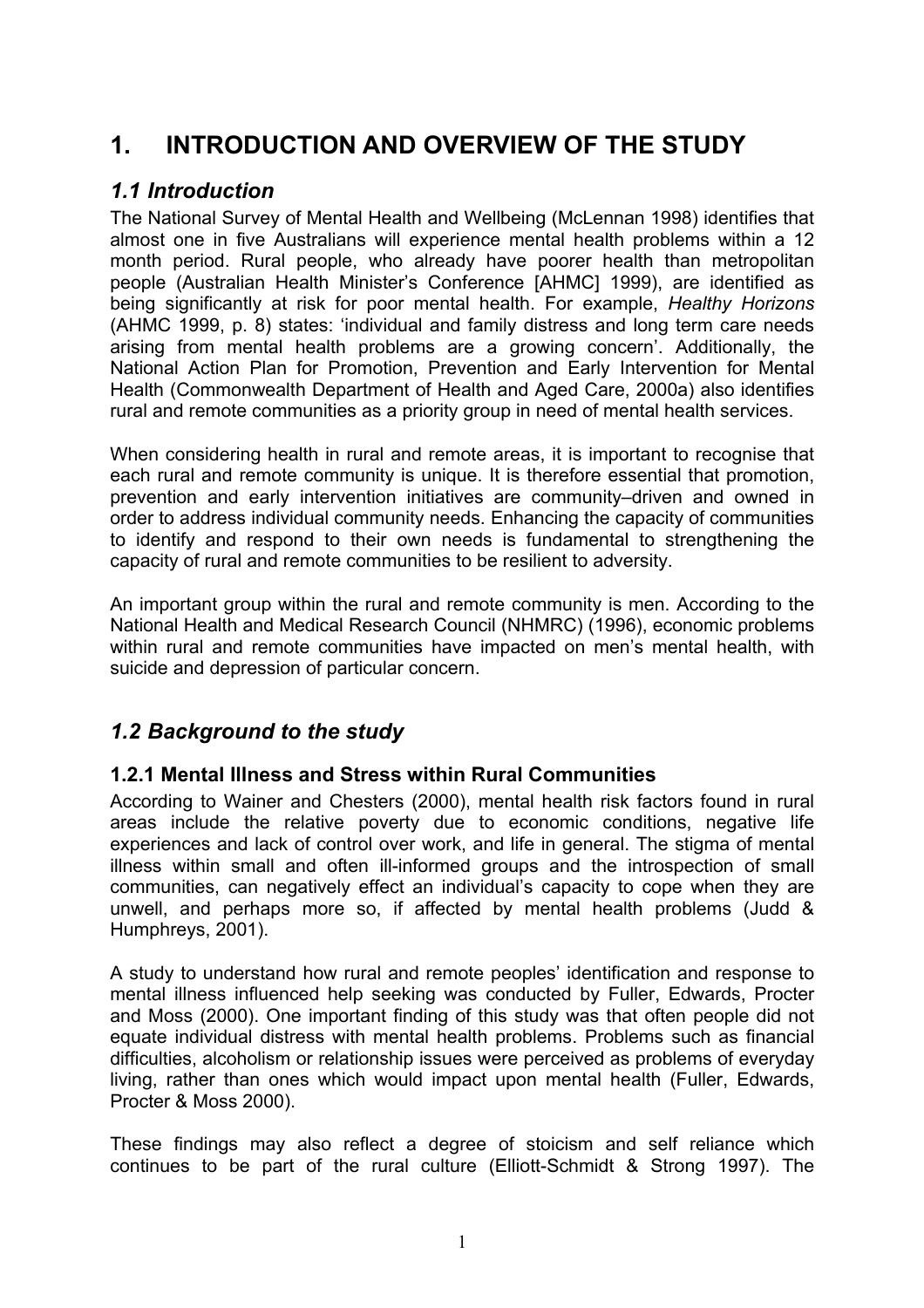<span id="page-7-0"></span>combination of misperception of what constitutes mental health problems coupled with the tradition of stoicism and self-reliance may well increase the distress felt by some rural people when dealing with adversity. The feeling of having nowhere to turn or having to deal with the situation on their own can lead to the exacerbation of the initial stressor.

Stress as a precursor of mental illness is acknowledged in the literature, particularly as it applies to rural populations during extreme times (Kane, Blank & Hundley 1999). There are many factors that can promote stress and test the resilience of rural communities. Gillies (1995) describes three major areas of stressors and those include issues relating to the farm (drought, new legislation); issues relating to finance (high debt and uncertainty in community prices); and issues concerning the individual and the family (marriage difficulties, workload or physical illness). All of these variables, however, will have a different impact on rural people as not only is each rural community unique, but so are rural people.

#### **1.2.2 Rural Men and Mental Health**

In general the health of men living in rural and remote areas is worse than those living in metropolitan areas (Strong, Trickett, Titulaer & Bhatia 1998). Some of these differences can be attributed to poorer health related behaviours such as smoking and alcohol consumption, as well as risk taking behaviours such as reckless driving (Strong et al. 1998). With regard to issues of men and mental health, the notion that women are more likely to suffer from mental disorder than men is disputed by the National Health and Medical Research Council in a report on men and mental health (1996). The report outlines that faced with stressful events, women tend to show more anxiety and depression and men more substance abuse and antisocial behaviour, thus the symptoms displayed by women are more likely to be conceptualised as mental illness, leading to misinterpretation about gender differences (NHMRC 1996). Another factor influencing the perception of mental health issues in men is the reluctance of men to seek out professional help. As a result of their health-seeking behaviour, men come to the attention of health services less often than women (NHMRC 1996). The evidence suggests, therefore, that there is little gender difference in the overall prevalence of mental illness in the Australian population.

In the main, Australian rural males have a higher risk of self-harm or suicide associated with mental illness. Additionally, the lack of access to treatment and follow up by specialist mental health professionals increases this risk (Brooks 2001). This phenomenon is not unique to Australia. Malmberg, Hawton and Simkin (1997) describe a similar range of circumstances in farmers in England and Wales. The spectrum of stress and its relationship to self-harm or suicide is noted. The high rate of suicide in this group is compounded by the easy availability and access to lethal methods to self harm. Again it is noted that stress related to financial difficulties and fluctuating commodity prices are a common factor causing stress. The impact on families is also noted when a variety of factors increase difficulties within the domestic environment, and at the same time, negatively affect their capacity to cope.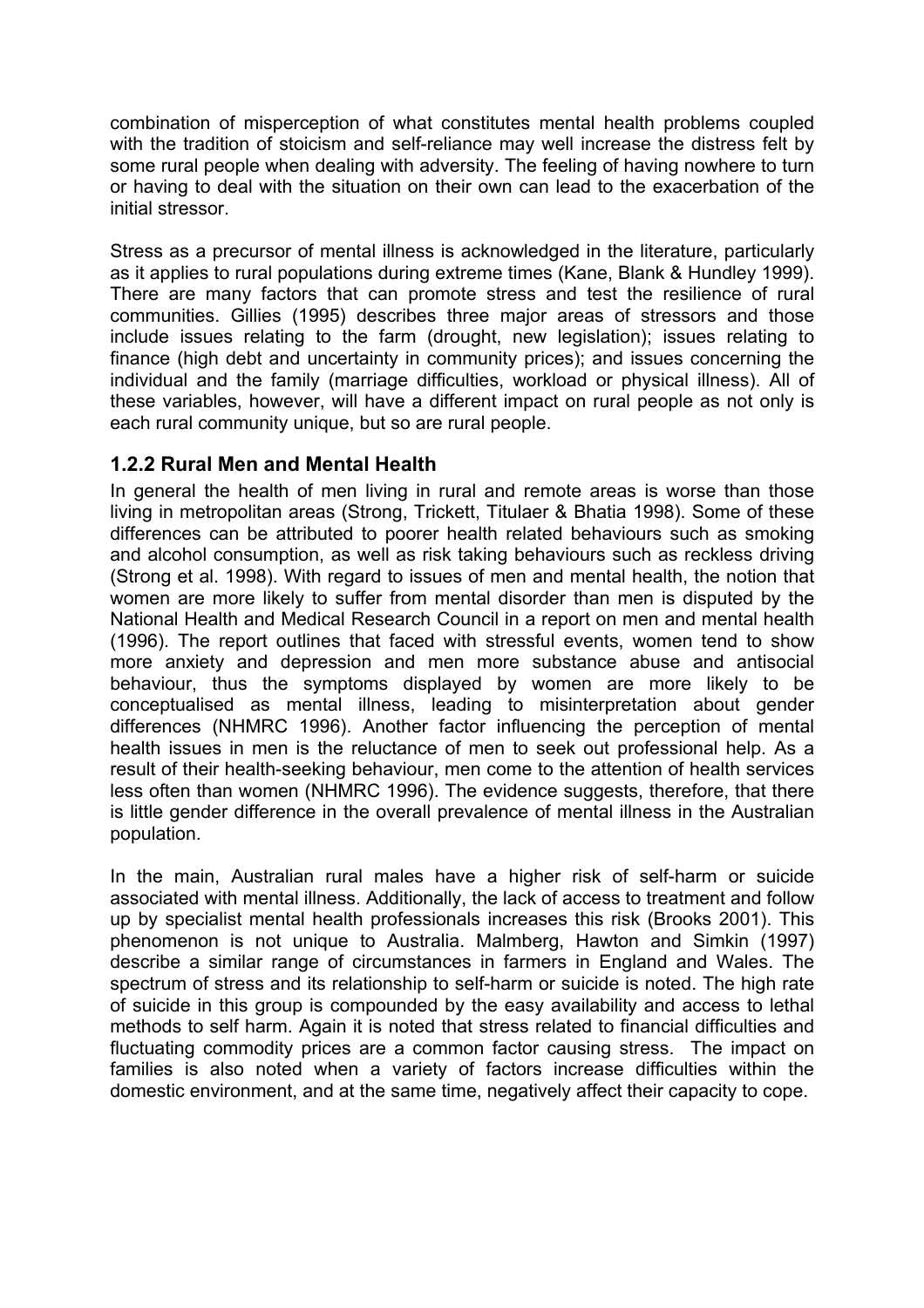#### <span id="page-8-0"></span>**1.2.3 Depressive Illness**

Beautrais (1998, in DHAC 2000b) defines depression as 'the most common mental illness associated with suicide'. Approximately six percent of the Australian population experiences depression within a year and it is the tenth most common illness amongst men (DHAC 2001). The causes for depression are a complex combination between biological, psychological and social factors, contributing to the onset and course of the depressive illness (DHAC 2001). In Australia, the public in general knows little about depression and it is often stigmatised as a condition which the individual has total control, often leading to discrimination and social isolation (DHAC 2001).

Depression can result in a reduction in the capacity of individuals to cope in difficult times and to seek out the treatment required. Unresolved or untreated depression compounds, and is often the precursor to a range of somatic illnesses, and disintegration within the domestic environment. Other mental disorders such as anxiety disorder are experienced by almost half the people suffering from depression (DHAC 2001). The amotivation associated with the condition when untreated, impacts negatively on an individual's capacity to manage in difficult times, and to seek out professional help. The morbid thinking processes can contribute to suicidal ideation and self-harm attempts. Further, morbid preoccupation, rumination and its associated pessimism are difficult to manage in a small society where professional treatment and support may be scarce (Rohland & Rohrer 1998).

Coping with a depressive illness can affect not only individuals but also families. The breadwinner, if suffering depression, often imposes a strain on the rest of the family making it difficult for the family to be a cohesive group and thus manage difficult times. In many cases, with advances in the treatment of mental illness at all levels, many conditions can be successfully treated or managed. This management, which not only promotes better mental health outcomes for individuals, can also have a positive effect on their immediate families (Judd, Jackson, Davis, Cockram, Komiti, Allen, Murray, Kyrios & Hodgins 2001).

#### **1.2.4 Suicide in the rural environment**

One tragic reality of rural living is an increased risk for suicide in men. According to Strong et al. (1998) suicide is one of the major causes of injury–related death in Australian males, with much higher rates compared to females. The cause of suicide is also different in men, with men tending to use more lethal methods such as hanging, carbon monoxide poisoning and firearms. Men from 'Large Rural Centres' and 'Other Remote Areas' have the highest suicide rates, often attributable to high unemployment, limited access to mental health services, and easier access to firearms (Strong et al. 1998). Overall suicide rates in Australia for middle aged and elderly people are declining, whereas the 15 to 34 year age group are increasing (DeLeo, Hickey, Neulinger & Cantor 2001). This trend is also seen in Queensland men (DeLeo et al. 2001).

Reasons why rural men commit suicide cannot easily be explained as 'the evidence strongly suggests that suicidal behaviour is not simply a response to single stress but related to complex and compounding vulnerabilities' (DHAC 2000b, p.4). Many factors are implicated with the increased risk for an individual to commit suicide, however the most important is the presence of mental illness, in particularly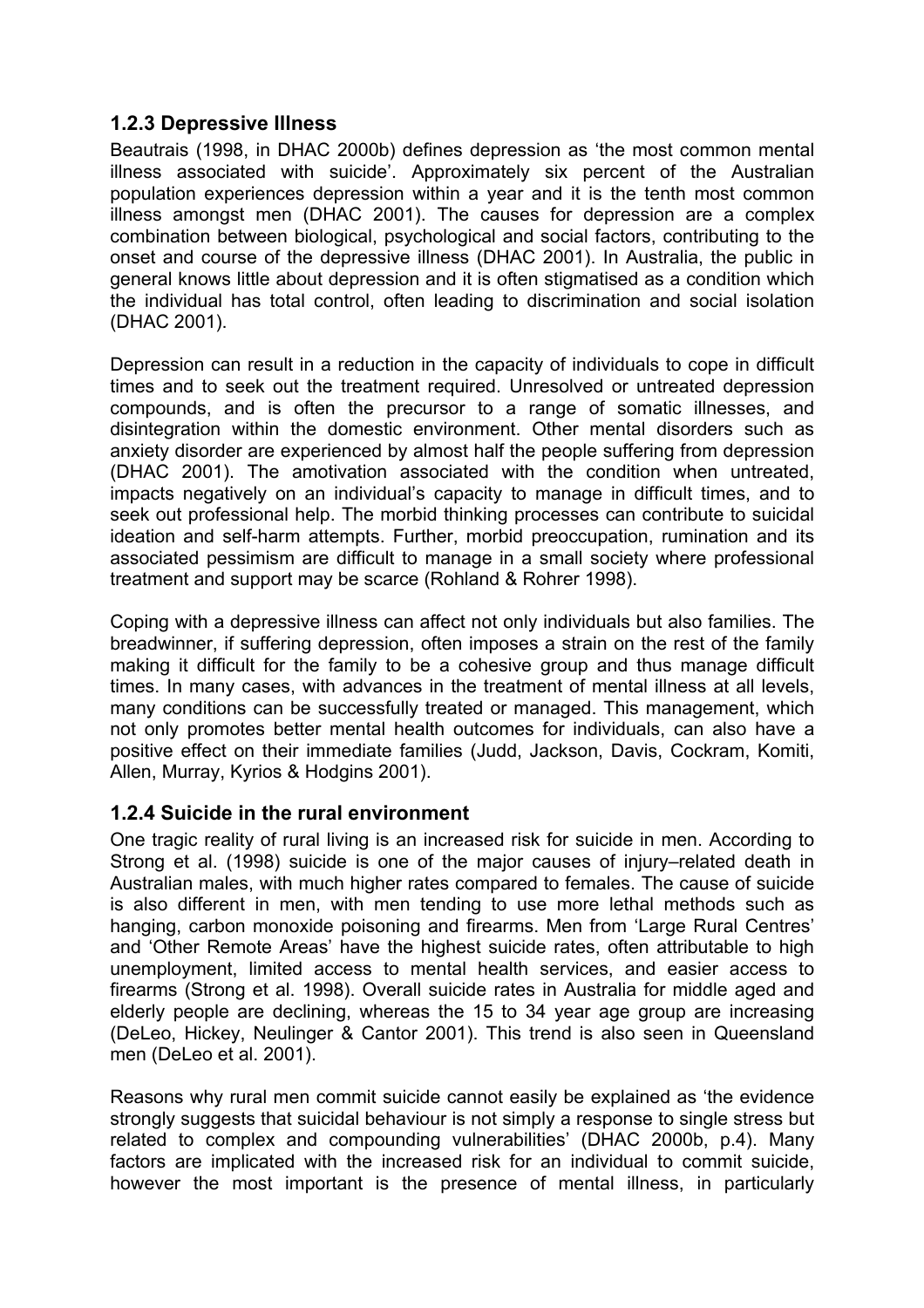<span id="page-9-0"></span>depression (DHAC 2000b). People who have previously attempted suicide are also at greater risk of re-attempt. Often there are a number of precipitating factors or events prior to suicidal behaviour and these include relationship breakdown, a trauma in the family, financial problems, military service, marital separation or divorce, legal problems, imprisonment, interpersonal problems and disputes, sexual difficulties, moving house, school or job, or personal illness (DHAC 2000b, p.29). In relation to rural men it becomes apparent that the increase in stresses relating to their current situation such as drought and economic downturn can expand into wider problems such as family distress and personal losses.

#### **1.2.5 Resilience factors**

Resilience can be defined as the capacity to move through and beyond adversity (Rogers-Clark 2002) and there are many positive influences to rural life that may contribute to mental health and enhance resilience of rural men to stresses. For example, farmers traditionally identified strongly with their land and the concept of productivity and they have enduring ties with their community.

A study by McLaren and Hopes (2002) identified that people from less populated rural areas reported having more reasons to stay alive, thus putting them at an advantage during crisis situations. The study also suggests that this finding contrasts the increase in rural suicides, but concludes that the use of high lethality methods such as firearms might also be an impulsive act (McLaren & Hopes 2002). The authors found that suicide prevention should focus on the individual's consideration for living, thus enhancing a resilient factor that already exists in rural communities.

McLaren and Hopes (2002) when comparing the rural and urban situation and its impact on an individual's inclination to suicide stated that the negative factors such as fear of suicide, fear of social disapproval and moral objection were factors that influenced this decision in terms of self-perception, and the perception of the family and the community with regard to the suicide outcome. The positive influences of survival and coping beliefs, responsibility to family and child-related concerns were seen to influence the outcome in term of the suicide intent. A shift in these dynamics is important, again in terms of outcome, when noting the availability of treatment and support services in rural communities.

#### **1.2.6 The impact of rurality on treatment of mental illness**

Parslow and Jorm (2001) note a range of socio-demographic factors that influence the mode of care and treatment for persons affected by mental illness. The isolation of the rural Australian population brings with it the paucity or difficulty in 'obtaining information, medication, psychological therapy, practical help for self care as influencing the treatment and progress of mental illness' (Parslow & Jorm 2001, p.187). These authors also note that treatment of mental illness varies depending upon the age of the person with younger persons receiving predominately information and non-medication management of their illness, whilst older persons were more likely to be offered management by medication alone (Parslow & Jorm 2001).

It is challenging to provide support in a health care system that experiences difficulty bringing generalist and specialist health services to communities outside the metropolitan and large provincial centres. Those difficulties often revolve around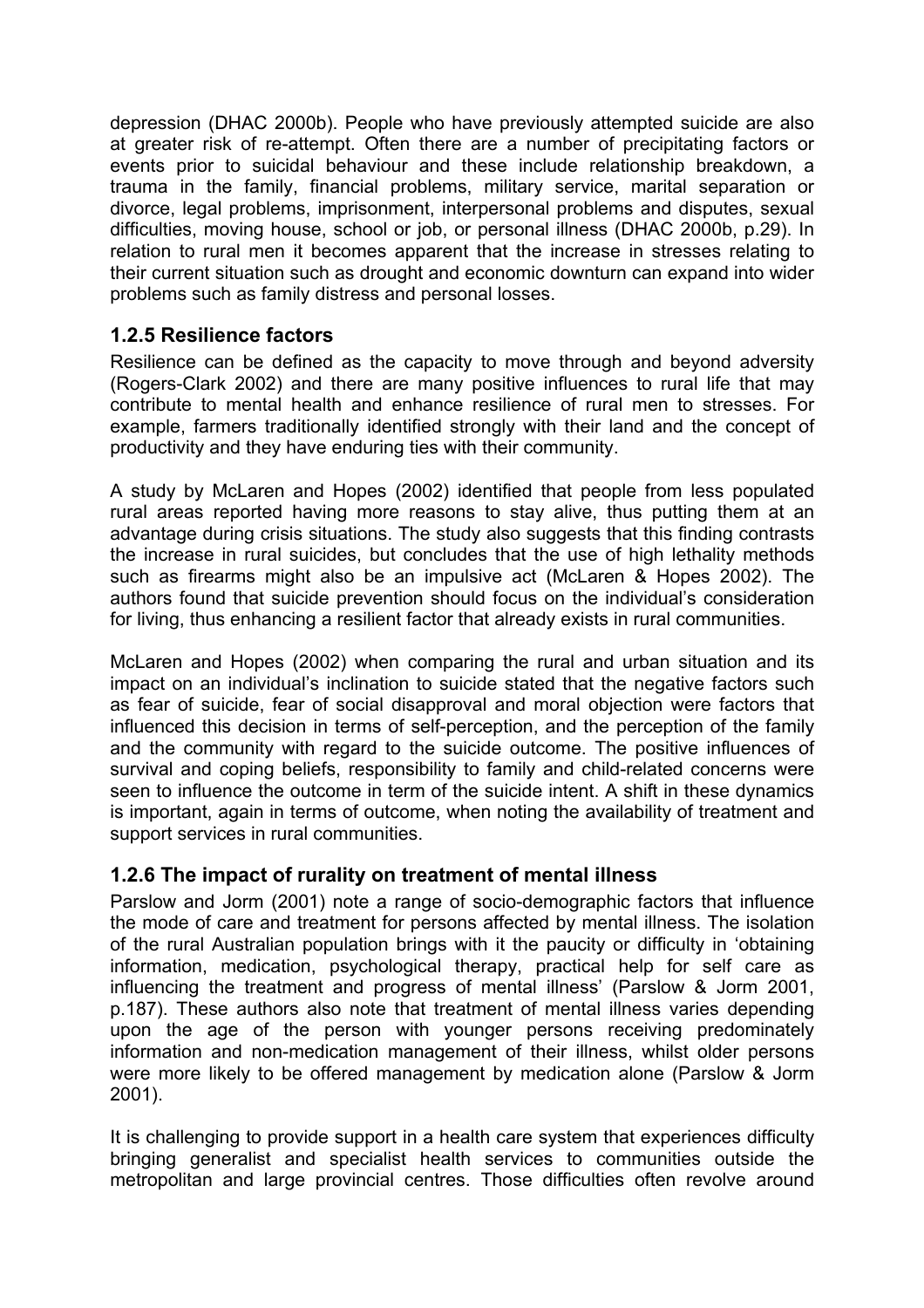<span id="page-10-0"></span>issues of recruiting and retaining generalist and specialist staff in rural outreach centres, particularly specialist services (Wolfenden, Blanchard & Probst 1996). Wolfenden et al. (1996) have identified the top 10 detractors to rural health professionals when leaving or considering employment in Rural Mental Health Services. These include a heavy workload; limited resources; a perception of not being valued by the organisation; lack of continuing professional development opportunities; diminishing job prospects; lack of career development; a remoteness from the decision making process; lack of access to professional support; and financial disadvantage (Wolfenden et al. 1996). The capacity of small communities to establish and maintain generalist and specialist health services is therefore, compounded by the above**.** This lack of health professionals may then have a negative impact on health outcomes.

### **1.2.7 Local Influencing Factors to Access of Health Services**

Adding to the lack of access to generalist and specialist health professionals are issues of privacy in small communities where people have a chance to observe each other more closely. The issue of privacy has been discussed by Roberts, Battaglia and Epstein (1999, p.500), who liken rural communities to a fishbowl, as 'comings and goings at the mental health clinic are observed, and people listen carefully to comments of clinic staff members'. A study by Buckley and Lower (2002) regarding factors that influence the utilisation of health services by rural men made similar observations. They found that men who were not overly concerned about privacy issues regarding visits to health services were 2.57 times more likely to visit those services (Buckley & Lower 2002). Thus, some rural people may delay seeking help from health clinics because of the fear of the lack of privacy and confidentiality inherent in living in a small and closed environment.

#### **1.2.8 Preventative strategies.**

Barry, Doherty, Hope, Sixsmith and Kelleher (2000) describe the positive effects of community education, with regard to mental health needs. Community perceptions of mental illness at all levels is often formed on myths surrounding the illness, and not on objective fact which can be promoted through a range of education processes. This negative perception of mental illness often forms a barrier not only for individuals receiving treatment, but on developing and adopting a healthy community attitude. Sufferers of mental illness describe this perception as difficult to cope with, and adding to the strain and stresses associated with treatment.

Given this situation, what are the factors that influence resilience, or lack of it in rural males, when confronted or attempting to manage a debilitating illness and their social, domestic and community responsibilities?

### *1.3 Research Questions*

This project, through the use of narratives, aimed to address the following research questions:

- 1. What are the factors that participants believe are current stressors related to rural living.
- 2. What are the factors that participants believe enhance their resilience to mental illness.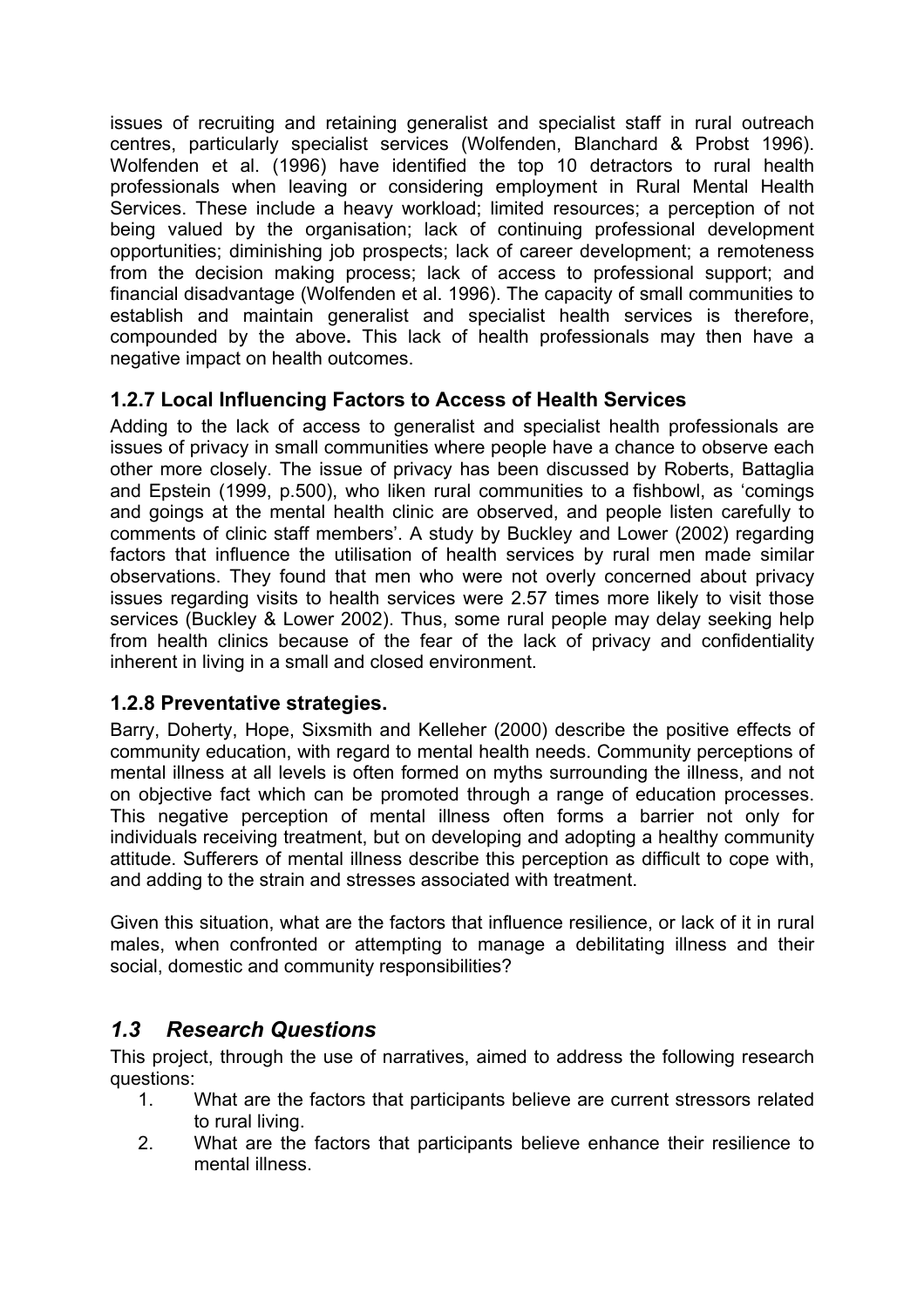# <span id="page-11-0"></span>**2. METHOD**

A qualitative methodology was chosen for this study, as a way of developing a detailed understanding of a particular phenomena occurring in a particular group of people. Schneider, Elliot, LoBiondo and Haber (2003, p.60) explain that the key benefits of such an approach is that the phenomenon in question are studied as a whole and within the context in which they arise. A qualitative approach, then, helps to collect data that is meaningful to the participants and allows for detailed expression. The research team in turn have gained a better understanding of men's resilience in the face of adversity.

After committing to a qualitative project, and whilst understanding the importance of being true to the underlying philosophical and theoretical perspective, many questions remained about the methods of this inquiry along the way. The result is an emergent design which is common in qualitative research (Lincoln & Guba 1985) and reflects the need for qualitative researchers to make research designs which honour the realities and perspectives of the participants. Decisions about the best ways to obtain data, from whom, how to organise interviews and other methods of data collection were made as the project progressed.

### *2.1 Selection and recruitment of participants*

The original study aimed to recruit men from the following two groups:

**Group 1:** Rural men from Queensland, 18 years of age plus, who were clients of the Toowoomba Health Service District Mental Health Outreach Service and had been treated for depression or other mental illnesses and who had expressed suicidal thoughts.

**Group 2:** Rural men from Queensland, 18 years of age plus, not utilising the Toowoomba Health Service District Mental Health Outreach Service, who have lived through difficult times at some stage in their lives and may have considered suicide at some stage of their lives.

Exclusion criteria for this study were men who did not speak English or were unable to give informed consent to participate in the study (for example, suffering from severe mental illness and therefore not capable of giving informed consent).

It was anticipated that Group 1 participants would be recruited through the staff from the Toowoomba Hospital Mental Health Outreach team. However, despite the best efforts by these staff, the research team were unable to recruit any participants through this service.

To attract men who met the group 2 criteria, a wide variety of sources including newspapers, support groups and government organisations were utilised. Several media releases appeared in *The Rural Weekly*, which has a circulation of 60,054 and is circulated to Toowoomba, Dalby, Chinchilla, Roma, Emerald, South and North Burnett, Biloela, Goondiwindi, St George, Rockhampton, Ipswich country, Moranbah and Longreach. Media releases were also placed in the *Central Telegraph, Bush*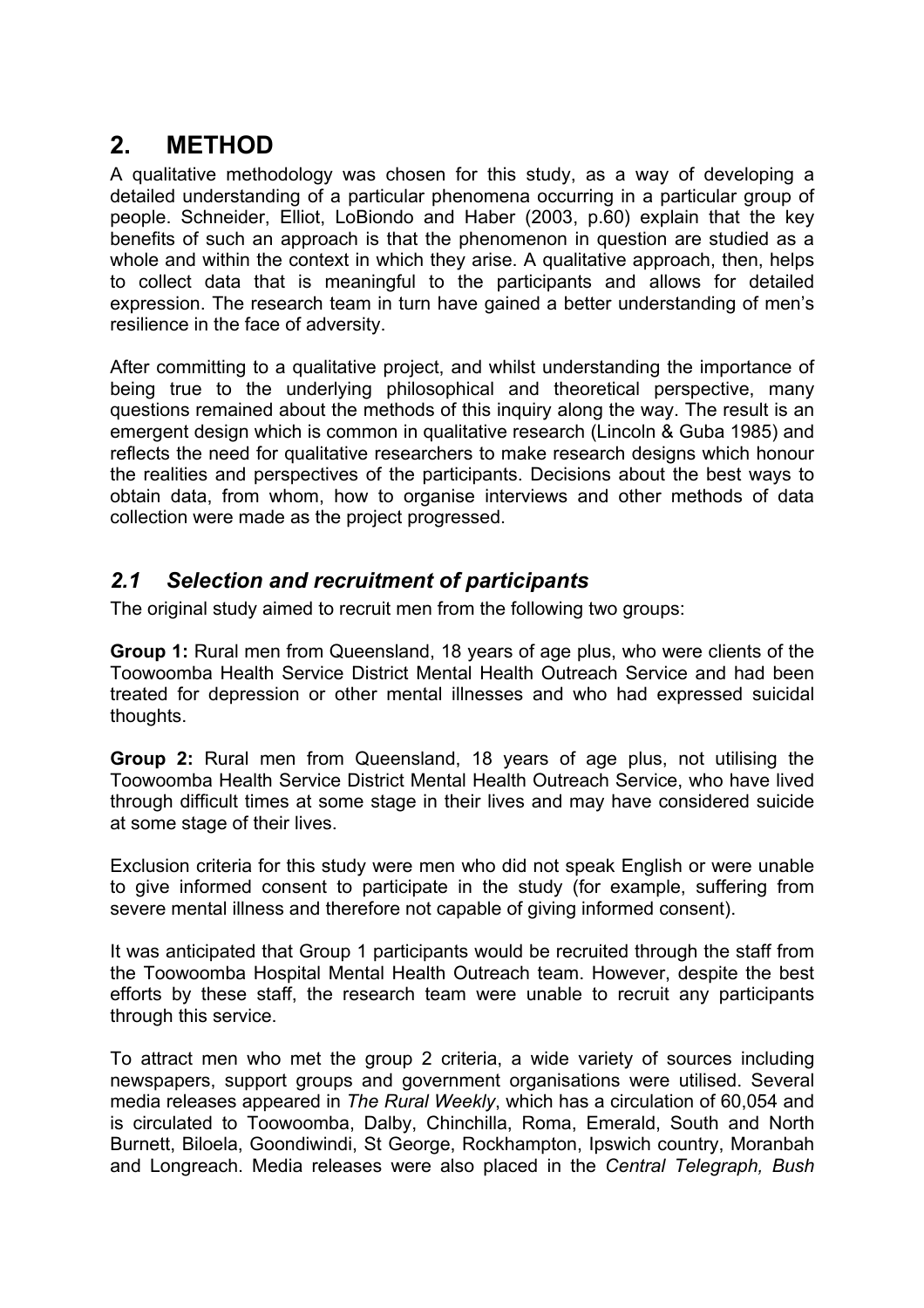<span id="page-12-0"></span>*Telegraph* and the *Crow's Nest Advertiser*. Talk-back radio presentations were held on ABC Radio. A large number of welfare and community groups were contacted, such as Lifeline and neighbourhood centres, as well as the Department of Primary Industries, the Department of Veterans Affairs and parent groups in local private schools. Responses were poor and difficulties with participant recruitment continued throughout the entire recruitment process. Most participants were recruited via the newspaper and radio announcements. A number of respondents contacted the Centre for Rural and Remote Area Health wanting to take part in the study to be of help to other men, following their experience of losing a friend or someone known to them through suicide in recent times.

As a result of these activities a total of ten men were recruited into the study.

#### *2.2 Ethical Considerations*

Ethical approval for this study was obtained from the Human Research and Ethics Committees at the University of Southern Queensland and Toowoomba Health Service District.

Consent was obtained from each participant by the posting of an Information Sheet and Plain Language Statement and Consent Form (appendix 1) to potential participants following their indication of willingness to undertake an interview. The Information Sheet and Plain Language Statement contained details of the study, contact addresses and telephone numbers for the research team. Once the consent form was returned, an appointment for an interview was made. The offer of conducting the interviews either at the Centre for Rural and Remote Area Health or at any other location nominated by the participant was made in order to provide flexibility.

Due to the sensitivity of this type of research, at least one of the researchers conducting each interview (interviews were performed with one or two researchers) had specialist mental health nursing or psychology qualifications and were highly experienced in working with people with mental health problems. All participants were informed that participation was voluntary and that no identifying data would be published that would identify them, their place of residence, any health professional or any health facility.

Referral mechanisms had been set in place in case any participant became distressed or expressed thoughts of self harm during the interview, however this situation did not occur.

Confidentiality was maintained at all times during the study and any identifying features such as names or locations have been removed in the construction of the narratives. A pseudonym was chosen for all participants and was used in all of the tapes, transcripts, narratives and data analysis. Tapes were only accessible to the research team. Tapes and transcribed data are stored in the Centre for Rural and Remote Area Health at USQ in a locked filing cabinet. Any computerised data analysis and information has been stored on the 'H' drive at USQ. Access to this drive is password protected. On completion of the project, all data on the 'H' drive were written onto a CD-ROM and removed from the 'H' drive. All material will be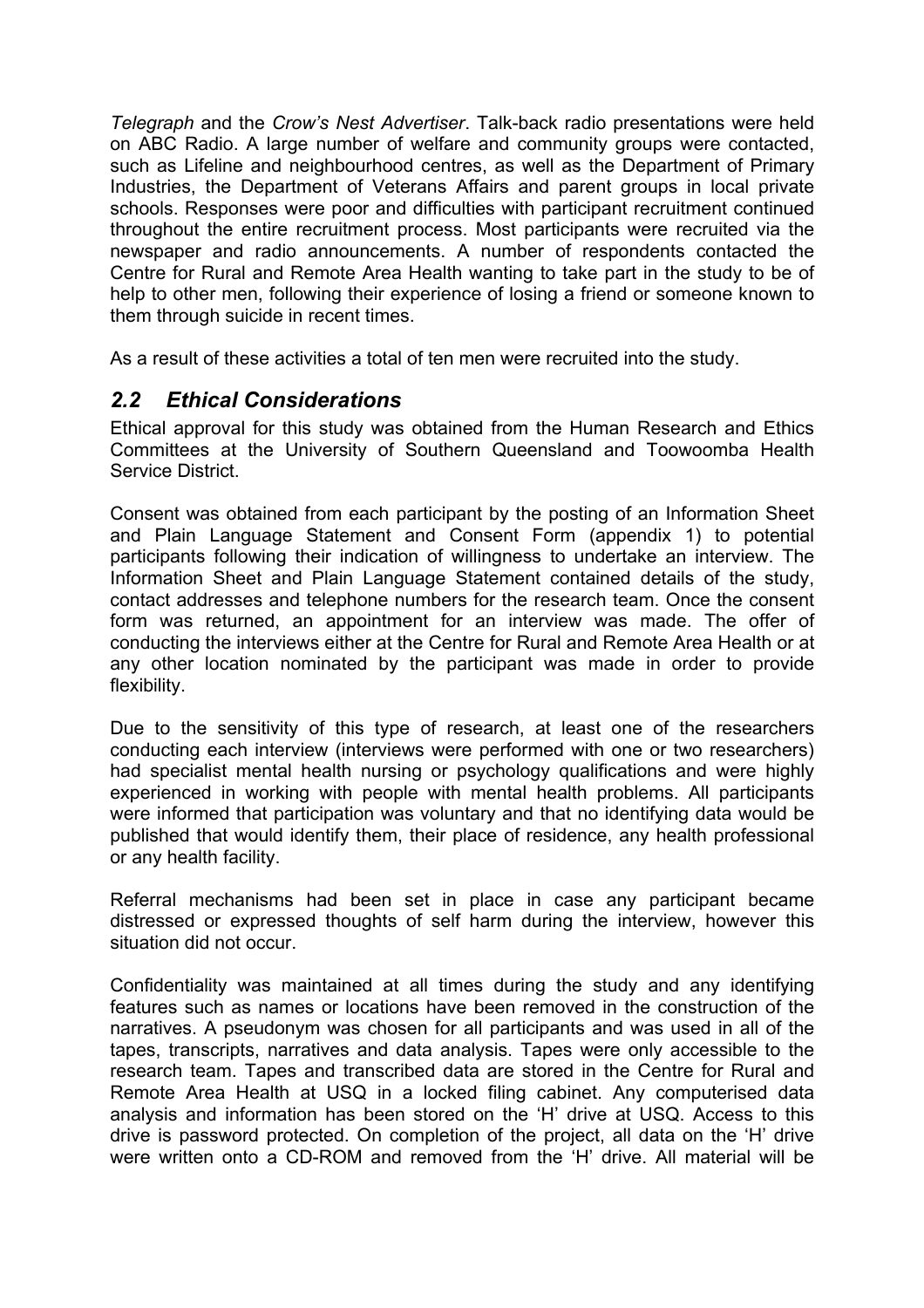<span id="page-13-0"></span>stored for five years in accordance with the NHMRC guidelines for Human Research and will then be treated as confidential waste.

### *2.3 Data Collection*

Data were collected by face-to-face, in-depth interviews, which ranged from one to three hours in duration. No time limit was set for the interview and this allowed participants to express themselves as extensively as they wished. The interviews were unstructured in order to allow for breadth and richness of expression. Some questioning was used to further explore and clarify particular issues pertinent to the study. All interviews were audio taped and transcribed by a professional transcription service.

Participants were asked if telephone contact could be made to clarify any issues regarding the data and ask further questions if necessary. Once the narratives had been constructed from the interview data, they were returned to each participant for checking. This process provided participants with the opportunity to confirm the accurate representation of their interviews in the narratives. A further telephone interview took place to discuss any changes the participants wished to make to their narrative. No participant expressed the wish to withdraw from the study.

### *2.4 Data Analysis*

This study used a multi-case, comparative narrative approach. Polkinghorne (1988, p.11) defined a narrative as a 'scheme by means by which human beings give meaning to their experiences of temporality and personal actions'. A narrative is a collective wisdom, involving shared meanings among a group of people about a life experience. Within a narrative, people not only relate their actual experiences, but also their reconstructed memories. It is acknowledged that these will not completely resemble the actual experiences, but indeed are 'true' to the storytellers who have lived through this experience. The narrator is a creator of her or his world and experiences, rather than a dispassionate observer (Hare-Mustin & Marecek 1994).

In the telling, individuals are able to share their own representations and explanations of their experience. In these ways, narratives help to extend and widen knowledge, since there are always many stories to tell about a particular situation. Naturally, the ways of knowing between narratives and reasoned argument are different. As Bruner noted, 'arguments convince one of their truth, stories of their lifelikeness' (1986, p.11). Whatever the structure of the story, its strength lies in the memorable, often provocative way in which the experience is drawn out by the researcher and the meaning conveyed by the participant. The meaning of these stories to the participant and their centrality to the human experience is also explored; thus the meaning of concepts such as resilience and suicidal thoughts in this project will be defined and explored by the participants as they have experienced them (Frank 1995).

The construction of the narratives from the transcribed interviews was done following Emden's guidelines for conducting narrative analysis (1998). Emden suggests repeated reading of the interview transcript over several weeks. Following this process all interviewer questions and comments are removed as well as any irrelevant words or comments. The next step is to arrange the contents so related themes are grouped together and the story is coherent and ordered. Upon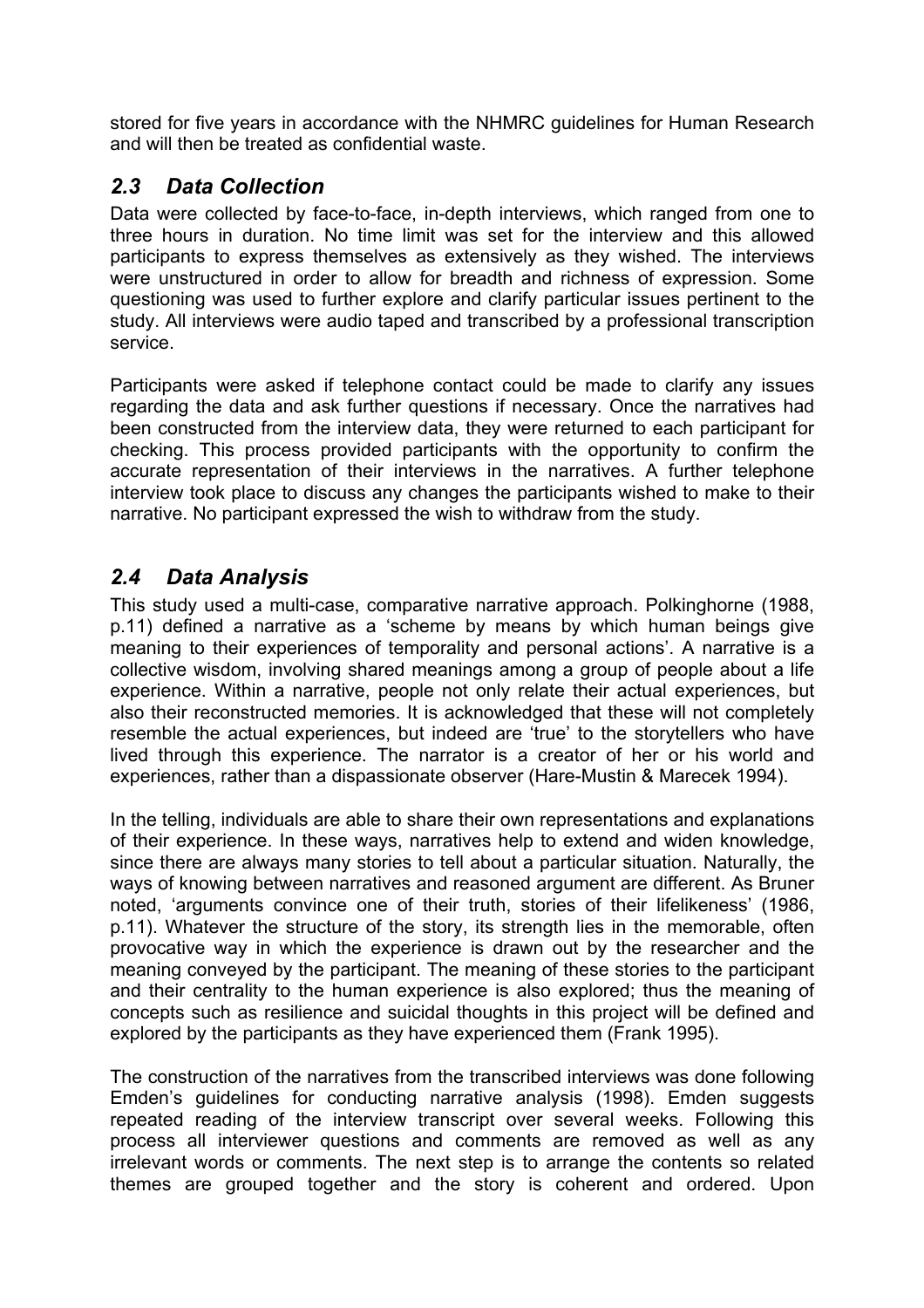<span id="page-14-0"></span>completion of the constructed narratives they are returned to the participants to check for accuracy and any additional changes (Emden 1998).

The process of narrative construction also made it possible to identify a number of themes emerging from the data. To achieve this, a thematic analysis was undertaken, using the computer software NVIVO which allows transcripts to be reviewed, themes to be identified and the transcripts to then be compared for common themes. While common themes were identified, as this was a qualitative study it was not necessary for a theme to be mentioned by more than one participant for it to be considered significant. Once all the themes were identified, the relationships to each other were explored and they were grouped accordingly. This resulted in two major categories of themes: those considered to relate to the individual and their inner strength; and support and strategies.

#### *2.5 Limitations of the study*

This study presents the stories of ten men at the time they were interviewed in 2002. Each story is unique to each of the participants in this study. It is possible that other rural men may associate with the experiences of the participants in this study. However, the study does not claim that these stories are representative of all rural men.

It is recognised that there are several limitations to this study. One relates to the small sample size and how the findings of this cohort may be representative of any other rural men who have gone through adversity. Additionally, the findings of this study will not be able to be generalised to other areas, for example, metropolitan communities or other dissimilar rural communities. It is not the intention of the study to generalise the findings, but to understand the variety of experiences of the individuals.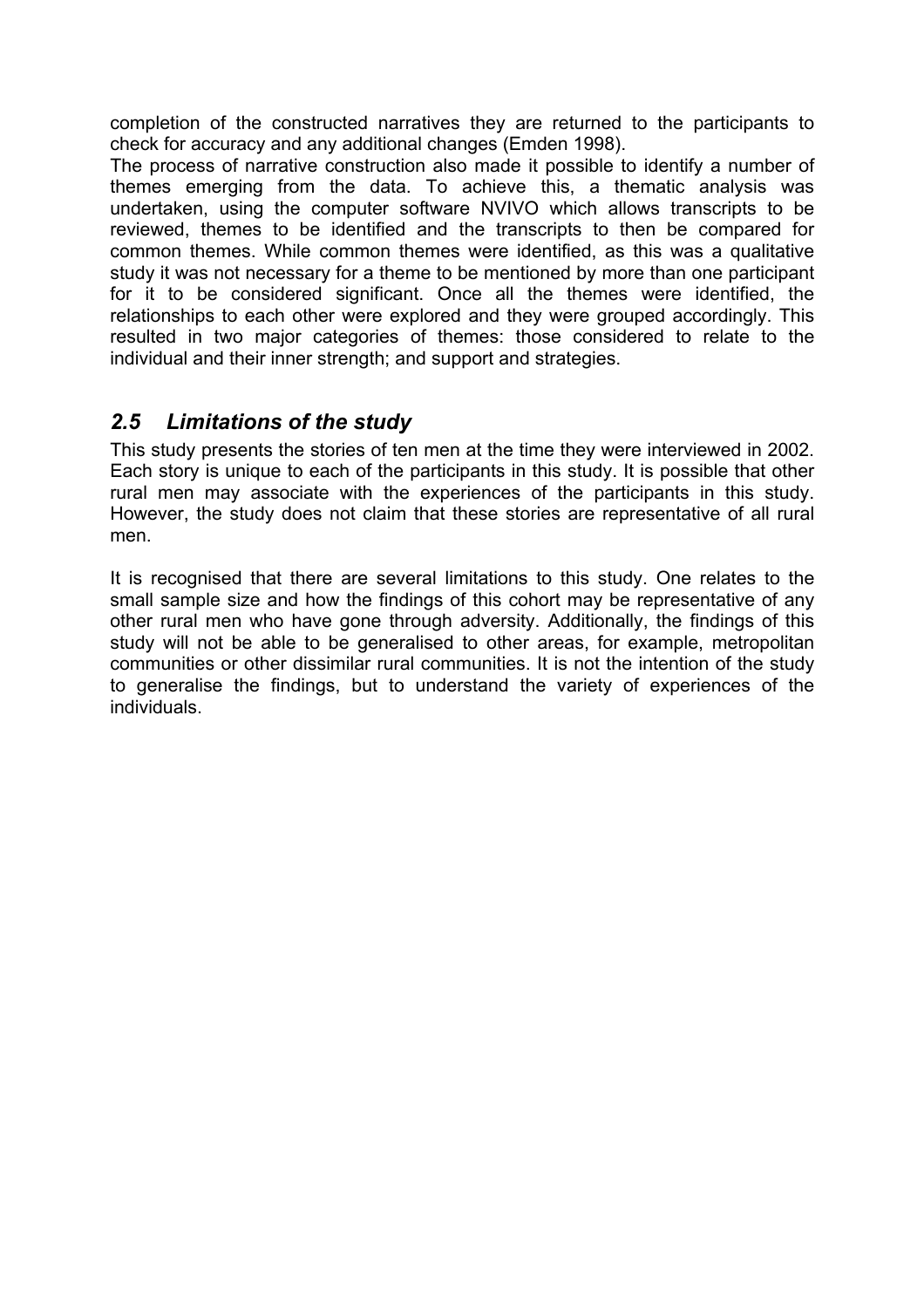# <span id="page-15-0"></span>**3. FINDINGS**

A total of 10 men participated in the study. Their places of residence were in various rural locations throughout Queensland.

An analysis of the stories told by the 10 men revealed a number of factors that the participants considered helpful in coping during difficult times. These factors can be broadly categorised into two major themes: 1. The individual and their inner strength and 2. Support and strategies. The issues discussed by participants in the areas of the individual and their inner strength include positive thinking, self awareness, self control, the meaning of life, as well as appreciation and hope. Support and strategies relates to factors with regard to access to information, seeking help, treatment, talking about problems, support from family and friends, being needed, life changes, taking a break and having other interests. The data have been categorised into themes and sub themes merely for clarity, as they do not necessarily occur as a single identity, but frequently interconnect and overlap.

### *3.1 The individual and inner strength*

#### **3.1.1 Positive Thinking**

Positive thinking was identified by a number of men as important particularly in relation to the positive aspects in life rather than the negatives. This did not mean denying the negative factors. Rather, they recognised the potential for the negative feelings to dominate and therefore exclude the positive feelings. When this happened, the negatives could become out of proportion and reduce the individual's ability to cope. Positive thinking was also an activity of looking for and valuing the individual's characteristics. The following three comments exemplify the notion of positive thinking:

*I mean it's not every day you're thinking it's beautiful, but that seemed to be what gets you through. I've always found if you're going through difficult times, what will often get you through is to have a fallback. …Just say you had to lose your farm and your home, you've got to think 'well I suppose it's not so bad if I've got to live in a caravan or got to live in a tent, but at least I'm still alive.*

*You know and these challenges aren't going to last forever and that's, that's an important thing to me even when I tell my kids, you know what you're going through, whatever it might be you know, a relationship with a girlfriend gone wrong or whatever, it's not going to last forever.* 

*There are a lot of farmers in the same position, it's just everywhere, it's not like I'm just hopeless. If the worst comes to worst, then the bank will come and sell me up, who cares I just do something else, it's not the end of the world, it's not that important.*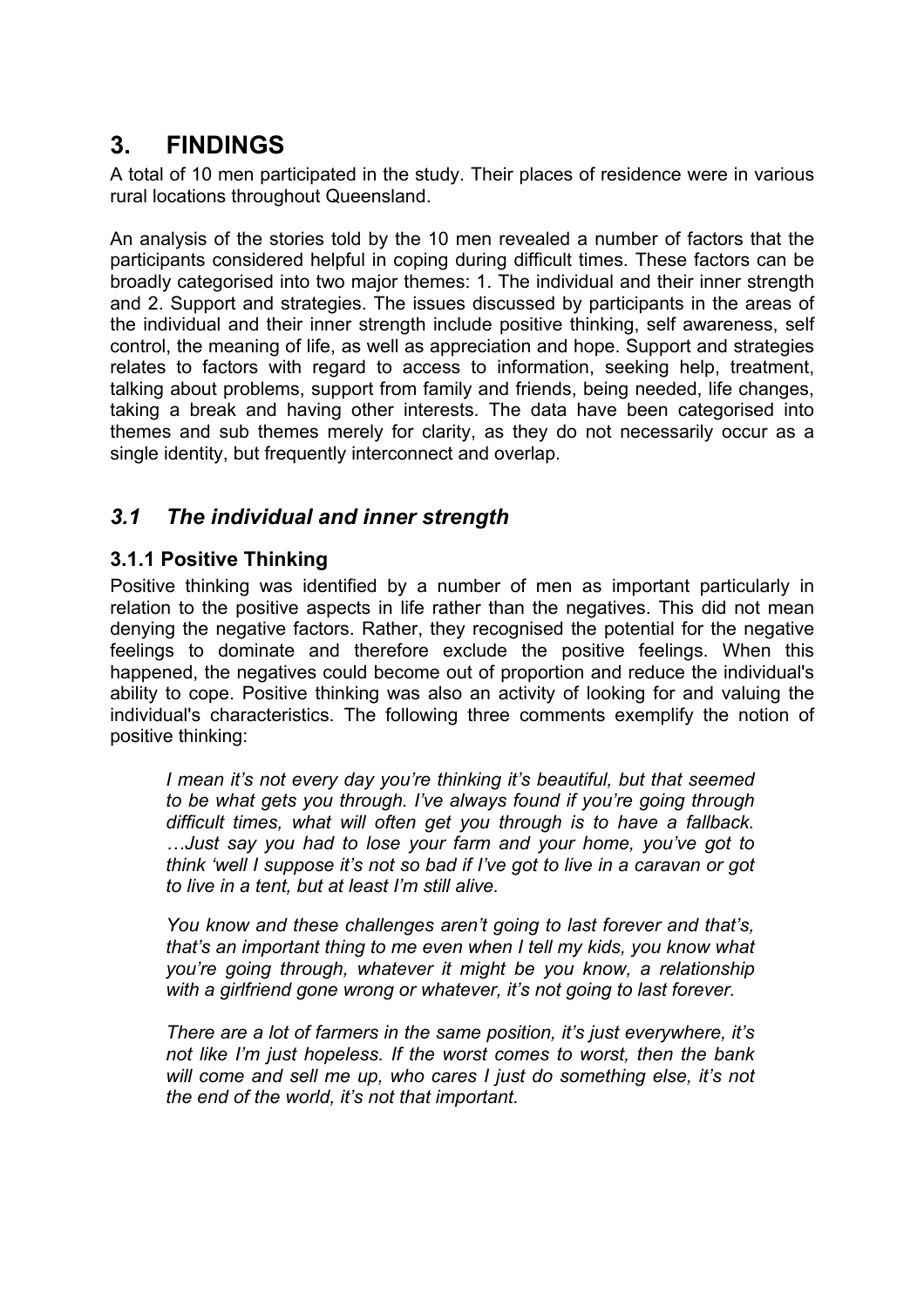#### <span id="page-16-0"></span>**3.1.2 Appreciation and Hope**

Participants expressed that having an appreciation for life and the things they have in their life is important to them. This appreciation was often also coupled with a vision of hope that things will improve in the future. Several men explained:

*You know say I've got cold feet you know well, but some people haven't got, someone's got a foot missing, and, and so you've only got one foot and then someone, I've got cold legs, well some people haven't got legs. There is always someone worse off.* 

*Being thankful for the things around you.* 

*I don't think life's ever meant to be that easy, I think there'll always be something happening, like even though I feel as though I'm getting that little bit closer to God, you're going to still be growing and no matter what level you come to, there's still always something more to learn.* 

I'm frightened of giving up life because even though I've had some terrible *downs, I've had some mighty big ups too, you know, and you pray about it and you think "well maybe this will be better this time".* 

#### **3.1.3 Self awareness**

The issue of self awareness and the importance of being aware of one's health, especially mental health is an area several participants discussed. This selfawareness allowed the individuals to take steps during particularly vulnerable times. It also meant that without self-awareness they could have been unaware of how depressed they were. Two men commented:

*I was just in a deep depression and didn't realise.* 

*I think it's pretty important to keep an eye on yourself and how you are…and if you can notice changes about yourself that just weren't in your character a little while ago, talk to someone.*

#### **3.1.4 Taking Control**

The issue of taking control of one's situation in life was raised by a number of participants. Taking control was seen as taking ownership of the problem or situation and to actively do something to improve it. Further to this, it was seen as a step of redirecting thoughts of feeling sorry for oneself and maintaining an inward focus, into a proactive and outward focus. This was seen as important in regaining some control over difficult situations. Comments included:

*… I was always thinking you know, why don't people care, but if you get strong then you can show the people direction. It's so strange, but when you can take control of your own life, you're actually helping other people as well, rather than the other way around.*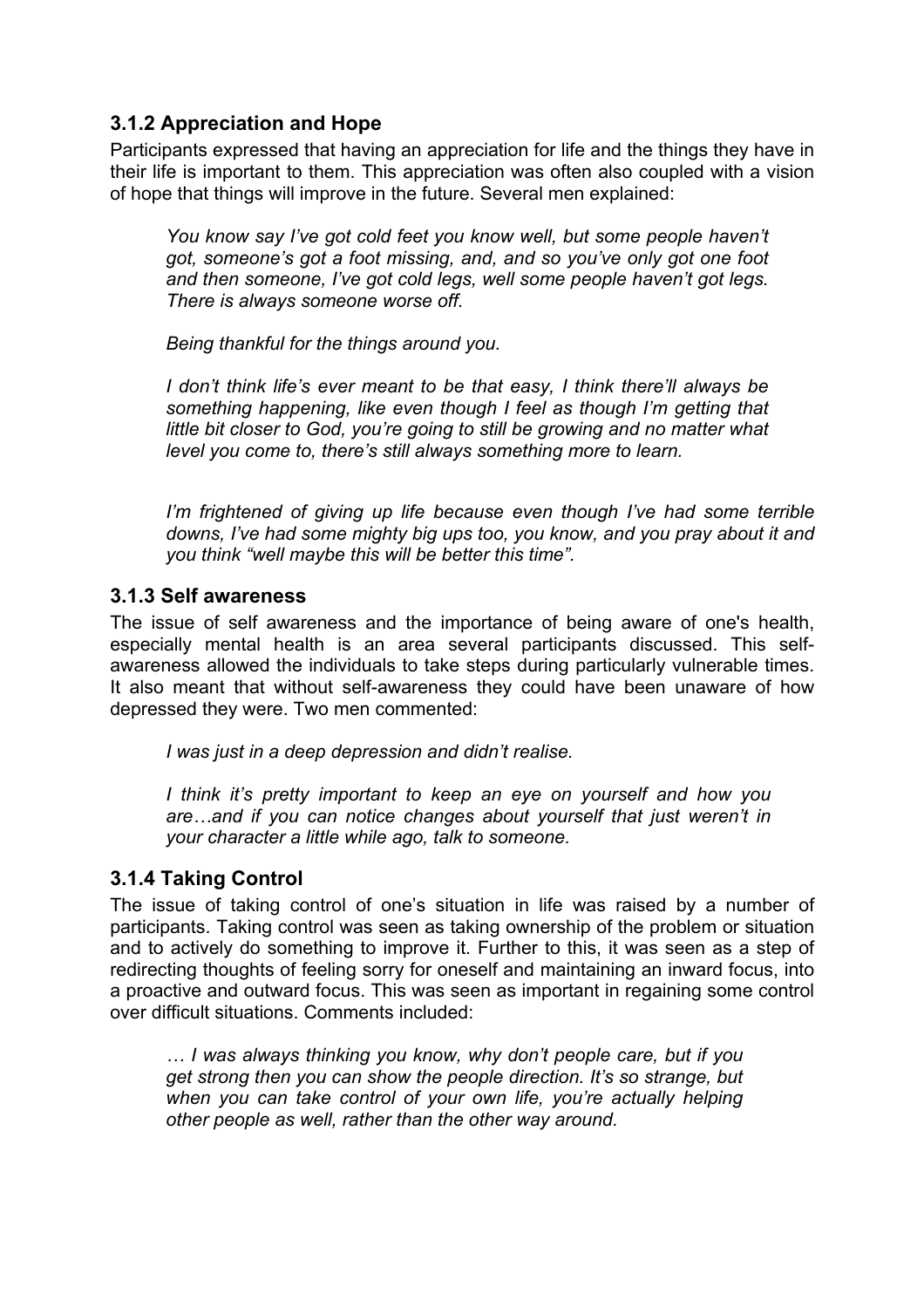<span id="page-17-0"></span>*But I've got to deal with my challenges; I can't walk away from them. Some things I can walk away from…but some things I can't. I am responsible for my account.* 

*Well see that's the trouble with looking inwards, you know like it's a type of selfishness that you know all your problems are sort of, you're looking at what you can do for yourself and how I can help myself and all this sort of thing and poor me, that sort of attitude, and really that does keep you looking at yourself, like a selfish sort of self centred sort of life and...and it's hard to leave that, like I can still do that, so you've got to start looking outwards at just being there for other people, not necessarily running around and doing charity jobs, but just being there when your family needs you.* 

*You've got to get off your ass and you've got to work things out. There is a purpose.* 

Another aspect of control was maintaining a level of control by avoiding the use of illicit drugs or alcohol. This avoidance was seen as a valuable step to avoid destructive behaviours. Two participants noted:

*Then you've got to discipline yourself to it and that's where not drinking or smoking or hitting off on drugs or whatever that be, you've got to have a discipline within yourself. … I didn't have to succumb to drink or smoking to get a kick. I got a kick out of the little things in life around me. Look at the beauty of life around ya. I mean it's not every day you're thinking it's beautiful, but that seemed to be what gets you through.* 

*One thing you must never touch is alcohol, never. If your going to lean on alcohol, that's going to be the end of you.* 

One participant described how he managed difficult situations via a system he devised. This system enabled him to be in control of what and when he wanted to deal with issues that needed his attention. He described:

*My most effective coping strategy was what I called my filing cabinet technique. It developed during the divorce proceedings. When a document came, or issue developed, that caused stress levels beyond what I could cope with; as soon as I was capable I would try to understand, to research the problem, and to do what I could do about it at that time. I would implement actions to correct the problem to the maximum I could at the time, often I had to make appointments so that might be as far as I could go, or I might seek advice. Then I would physically place in a filing cabinet the paperwork involved, and lock it.* 

#### **3.1.5 Seeking Meaning in Life and Religion**

Seeking meaning in life was a factor identified by some of the participants. This theme refers to the importance of having a sense of purpose, something to strive for. For some participants this sense of purpose was further reflected in participation in religion. Religion had been an important support for several men during times of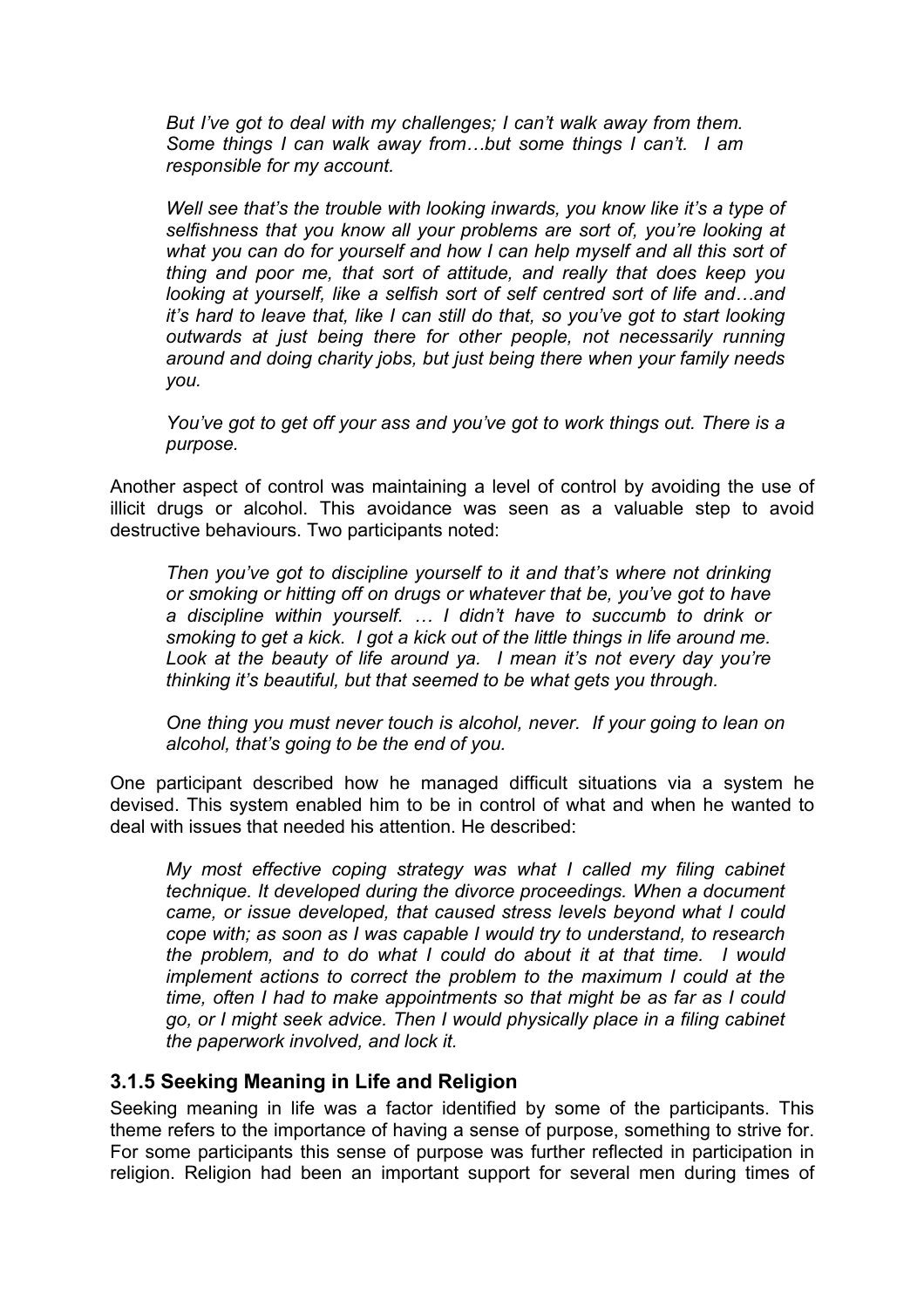<span id="page-18-0"></span>stress, as well as a way of exploring one's concept of the meaning of life. These are some of the comments:

*I think as long as we're looking for, as long as we're seeking out something in our life and know that there's something to look for, I think that's the main thing and as long as we keep seeking or looking, then we'll find whatever we're looking for.* 

*Since God has been in my life I'm trying to use his strength now and I'm trying to do that more and more rather than my own and that's been a big help to me.* 

*I guess you could say that relying on God has been the big help to me.* 

#### *3.2 Support and strategies*

Support and strategies refers to factors outside the individual that have helped them to cope with the stresses of life. The main sub-themes arising from the data were: seeking help and treatment; talking about it; life changes; being needed; support of family and friends and distractions.

#### **3.2.1 Access to Information**

Participants emphasised the importance of finding out practical information about their condition and how that empowered them to cope. Often participants did not realise that what they were going through was common and that something could be done to help. Some participants were also unaware of the signs and symptoms of depression and did not relate the problems they were going through to a mental health issue. Several men explained:

*A turning point was when I read in a magazine the symptoms of men who've got really bad depression and I fitted the bill perfectly. I was just really aggressive and withdrawn from people and just didn't want to talk to people. When I'd go to the public things, like the races or socialise, I didn't want to talk to other people and I realised something was wrong. I was starting to get a bit better when I read that; but it did help a lot. I reckon that's sped up the healing process.*

*I think someone like my older brother, if he had known, he would of probably told me and I would've listened. I think some guys need to know what the symptoms of really bad depression are. I thought when you're depressed you'd sit at home and feel sorry for yourself, not be sort of aggressive and anti-social like I was. It happens so gradual. It doesn't sort of happen overnight.* 

#### **3.2.2 Seeking Help**

The majority of participants commented on the benefits of acknowledging the need for professional help and seeking it out. The participants in this study resorted to various forms of help, such as telephone support, face to face counselling as well as support from their General Practitioner. Three men described:

*I think* [professional help is important] *because they've got the training*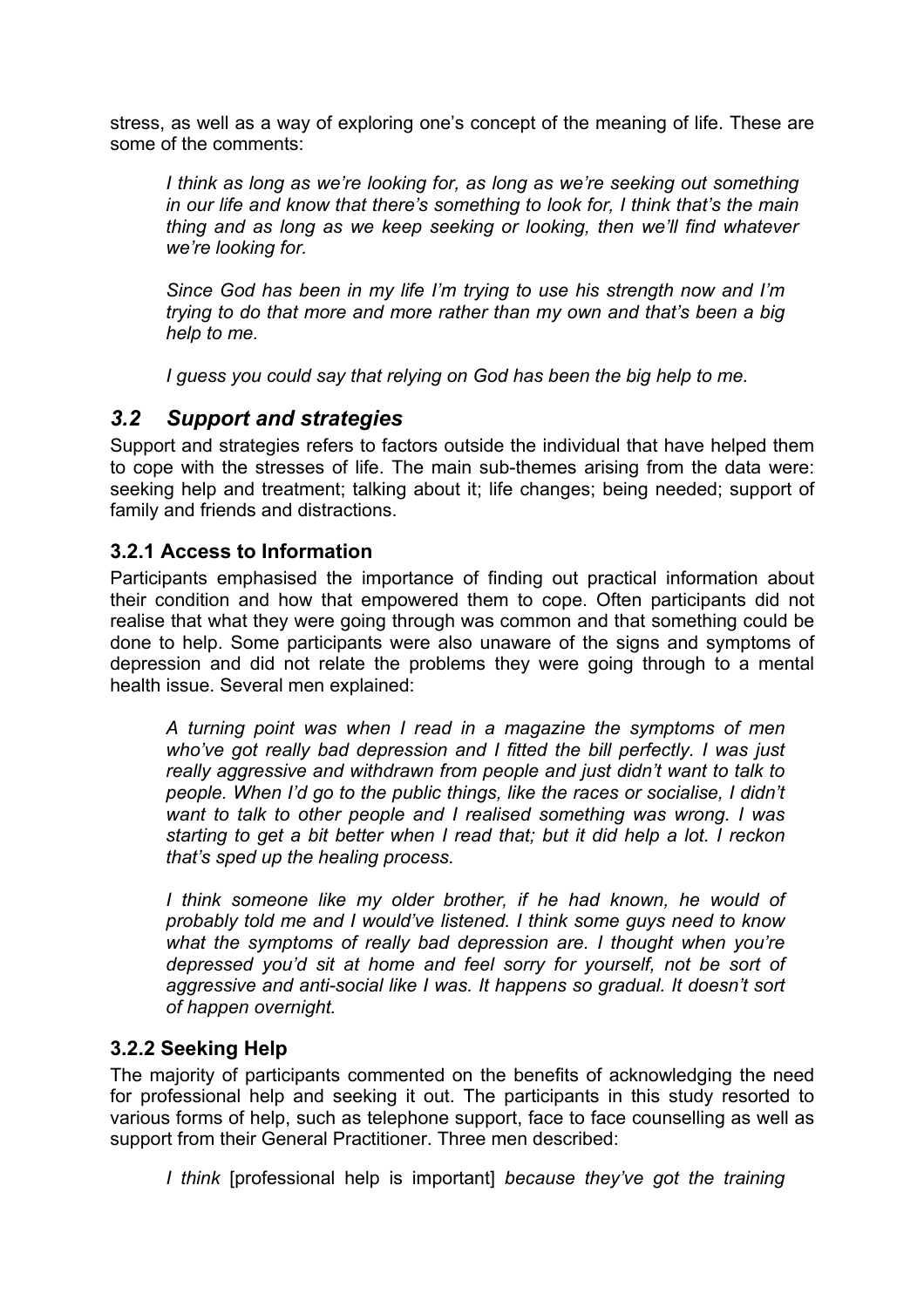<span id="page-19-0"></span>*behind them in the first place and there's things that you can say to them that they can interpret differently to what your mates, your wife whatever would. And because they can interpret it in a different way they can see that there's a problem underlying, so I guess it is important.* 

*I forget how but I got the phone number of a group called Men's Line. It's based in Melbourne and I found them really helpful. They were pretty clued up on what they were talking about, I just found it very encouraging talking to them.* 

*I went to see a doctor who'd studied psychology for a lot of years. There's quite a few times I've seen him, of course he tried to get to the root of the problem, so I sort of tried opening up then and admitting that there was a problem there. He had a great way of getting past that and getting me to talk about it even more, which was fantastic. He was of great help because he could, I suppose see through the answers I was giving and know there were more underlying problems there. I suppose he kept questioning around it, until he got back to where he was before and we'd work at it.*

The help that most participants received had a positive effect, but the most difficult part for some was to overcome the initial uneasiness with making contact. One participant in retrospect also acknowledged the negative effects of not doing so sooner. Comments included:

*I* nearly called Lifeline one time, twice I think it was. I just couldn't bring *meself* [sic] *to do it. I nearly rang another friend of mine that I knew went through a rough patch years ago, I nearly rang him but I didn't. Cause I was, I think I was too embarrassed to admit that I was that bad.*

*Just swallow your pride and talk to someone. You could hurt a lot more people other than yourself if you take that step further.* 

*I* wish *I did get help when I needed it. I made a mistake there. Yeah I wish I had of rang Lifeline or something like that, it would've made it a lot easier. It's not a shame job to ask for help, but you need to admit you've got a problem and then you can do something about it. And realise that no matter how bad things are, you are worth something.* 

#### **3.2.3 Treatment**

Participants that chose, in consultation with their General Practitioner, to include pharmacological agents into their treatment regime spoke of the benefits of the treatment and how it helped them to cope with the symptoms of their illness. Two men said:

*He* [the doctor] *also put me on some antidepressants and I noticed a huge improvement. I didn't get upset over minor things at all, a lot of things that would happen I could just brush off, whereas before I would blow up. From early times on the medication, I could look at myself then and before, and I could see the difference and I really liked what I saw.*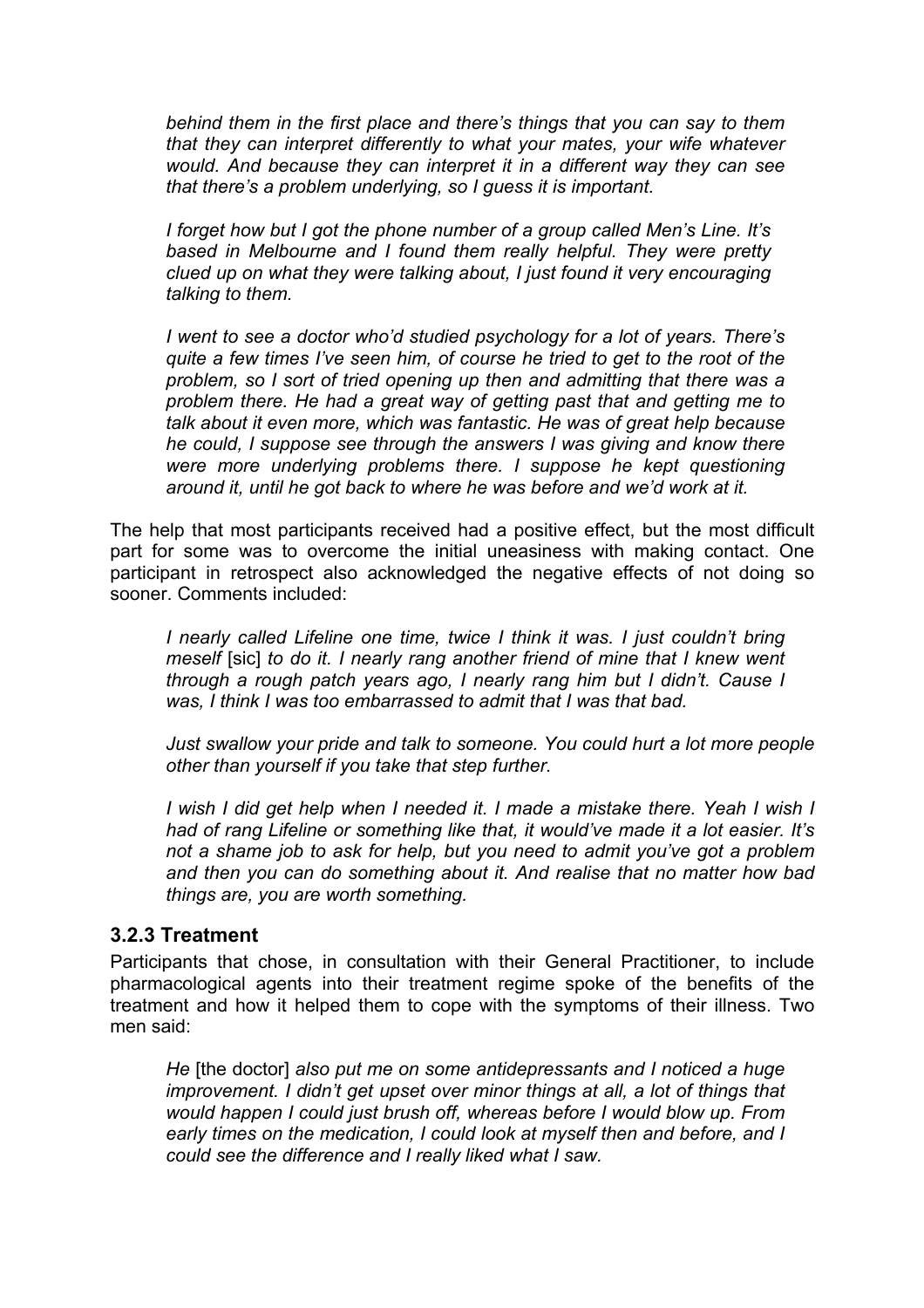<span id="page-20-0"></span>*I ended up on Zoloft and I'm still on that, I've been on that for a couple of years now I tried to go off it and I ended up with panic attacks again. I suppose I tried that, but I might have to stay on it for a couple more years.* 

#### **3.2.4 Talking about it**

Talking about problems with others was very strongly supported by the majority of participants. The process of discussion and reflection allowed participants to unload some of their burdens, receive different points of view and reflect on their current position. The act of talking it out was experienced as therapeutic. Some typical examples included:

*I felt I started getting better straight away 'cause I talked to my wife a bit more and I bent over backwards with her to try and make her understand how I felt. I tried a lot better to explain things and then she started to realise.* 

*It don't hurt to talk to other people you know, that's the trouble when you're sort of down you don't feel like talking to other people. I think you do need to discuss your problems a bit because otherwise they're just building up inside of you and if you don't get them out, that's all right for a start but you know you sort of, unless you can find someone to talk to…*

*I had to get through it and one of the things was, I talked to a lot of people. A bloke I knew whose wife had also left him and went through the same thing, he ended putting himself in hospital and all sorts of things. So he was a year ahead and so he had stuff to tell me.* 

#### **3.2.5 Support of Family and Friends**

Participants placed great importance on the support they received from their family and friends. Again the therapeutic benefit of talking to others surfaced, but the knowledge that there were people there that cared about them and fully supported them, increased the benefit of the support. Several men explained:

*But there was always a support from my wife and even like when we separated over it all…there was still always that support from her. It makes a huge difference if you've got something or someone there behind you to help you through it. The support that I had wasn't a nagging support it was a comforting support.* 

*To me family's most important you know, having a strong family and having the family around and, it's really, really helped.* 

*I have a good relationship with my mother and my brother so you know that's quite healthy. My mother is old and I really didn't know how she'd react. At first I thought maybe I shouldn't say anything to her, but she took it quite well and she didn't get distraught or emotionally upset, which I thought she would, so it was good just to have that support.*

*I talked to Dad a bit but not much really. Talked to mum a bit, but they were supportive in all other ways. Not the talking side but helping me and all that sort of thing so I had someone that was looking over me.*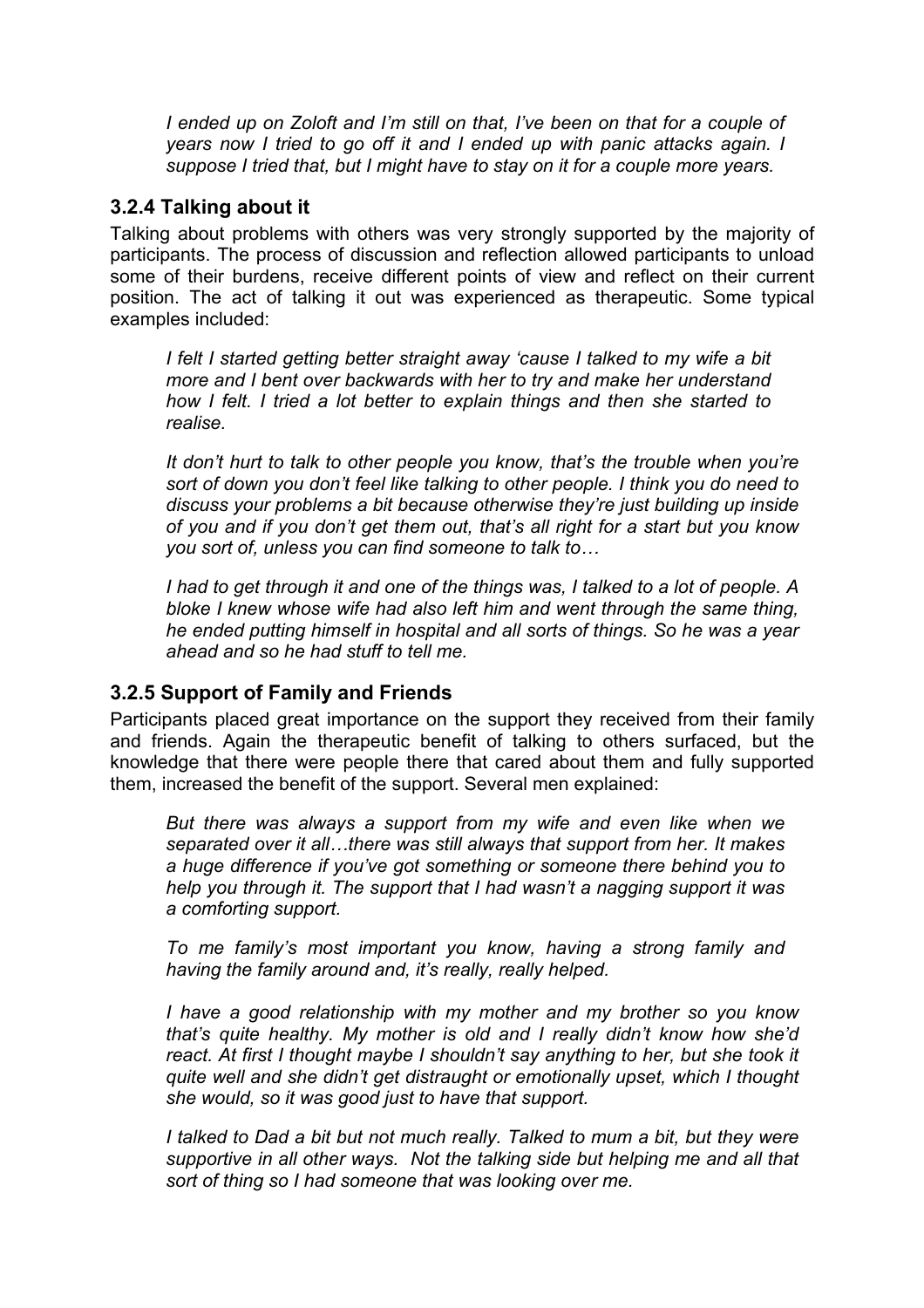<span id="page-21-0"></span>In contrast, not having family or friends as a support system was seen as a negative factor. Comments included:

*I've never really felt the need for friends that most people seem to have, but you feel it more when you haven't got them. Omitting friends was a big mistake.* 

I guess that meant my wife and I drifted, when you don't have that sort of *mutual support happening and you're each doing your own thing. I felt relatively isolated. I've never really felt that there was support, I think my wife just expected me to be able to cope with the stress on my own, I guess because she could with the things that affected her.* 

#### **3.2.6 Being needed**

Being needed and knowing that other people depended on them helped some participants to gain additional strength during difficult times. The feeling of being needed also enhanced a sense of obligation/purpose and a boost to their self esteem. This also became particularly apparent when the feeling of being needed was combined with the altruistic experience of helping others. Several men explain:

*I knew that my parents needed me to keep going. …With your family, it's a big focus point to realise you're worth something and you have to stick around for them.* 

*What kept me going were primarily my children and my own family. I do make a contribution to my children's upbringing, not just financially but in many other ways as well and I just focus on those sorts of things.* 

*I've got a responsibility to these children and I can't walk away from that responsibility.* 

*Giving to other people is important.* 

#### **3.2.7 Life Changes**

For some participants making some conscious changes to their life helped them to deal with their situation. These changes primarily occurred once it was recognised that the situation they were currently in was not conducive to improvement, or the process of 'letting go' was underway. These are some of the comments:

*I had an alternative life starting to go, I started to move into a different church group, I got different friends, I got more support, more realistic support from various people who knew that I was under a lot of pressure.* 

*Moving from the country to the city and everything is different but yeah it was a good change and it was time to get away from the farm.*

#### **3.2.8 Taking a Break**

A large number of participants made reference to the importance of taking time out from their daily lives. Taking time out included getting away from familiar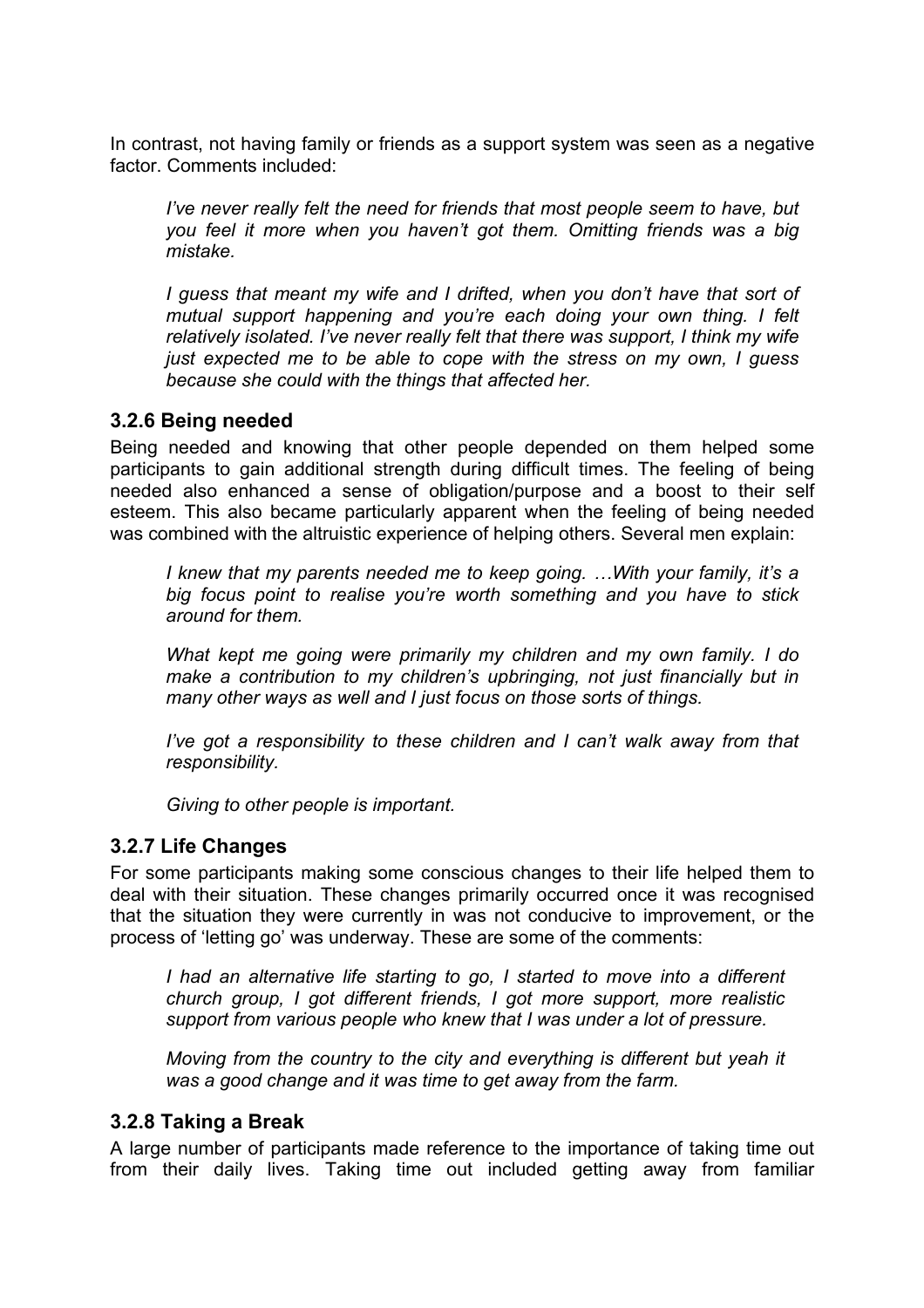<span id="page-22-0"></span>surroundings and undertaking activities that would divert their focus from the difficult times they were going through. For most this meant literally going away for a time, but they also referred to not talking about their problems.

*Getting away from the farm, there was one stage there I was really bad and we didn't plant cause there's just no rain in winter and I was stressing out and my wife just said, "come on, let's just book a weekend in [town],*  and we went up there for four days and I felt like a new man. Yeah just get *away from it, even for four or five days, it made a world of difference. Things like that really helped. You just forget about it for a few days. A lot of guys don't do that, they just stay there and there's always something to do, but it pays to walk away every now and then, just leave and not think about it.* 

*I feel you can't live in the same environment all the time because the walls close in and you just need to get away and have a different outlook for a little while.*

*But I'm just reaching the stage now where I'm just saying, "well I'm just going away" you know like I could drop dead tomorrow with a heart attack, I'm probably in pretty good health, but theoretically you know and they'd have to go on the same then, they'd have to manage so now it's time.*

*A good thing is to be able to not just talk about what you're doing all the time. When you have conversation with your family and people around you, try and bring that conversation to something different besides your farming.* 

#### **3.2.9 Change of focus**

Creating distance from life's drudgery and taking a break is also reflected in the value of having things to do outside of the participants' daily lives. This sub-theme incorporated a range of different activities but the benefit came from the change from concentrating on their problems. Some examples include:

*Whenever I was in trouble I retreated to my photography. I did up a dark room at home. There's a creative sense then, the fact that you're actually creating something, achieved something. The achievement is a plus, it gives a strength I guess, I have achieved something and it looks okay.*

*Well sometimes when you feel that things are getting you down, you know you might have to go to a Lions meeting, or I might help at the gate at the show or at the car rally or fishing competition. That helps you because you get out and then you're talking to the others and you come home and you just feel different. You're meeting other people with likewise interests and…now sort of broadening your knowledge I think it's pretty important to be involved in something, a club or something.* 

I think I was lucky in a way because I had a job that I liked and I could get *myself away in my job for eight hours and then after that eight hours I slipped back into where I was. That was a big plus, having a job that I really enjoyed.*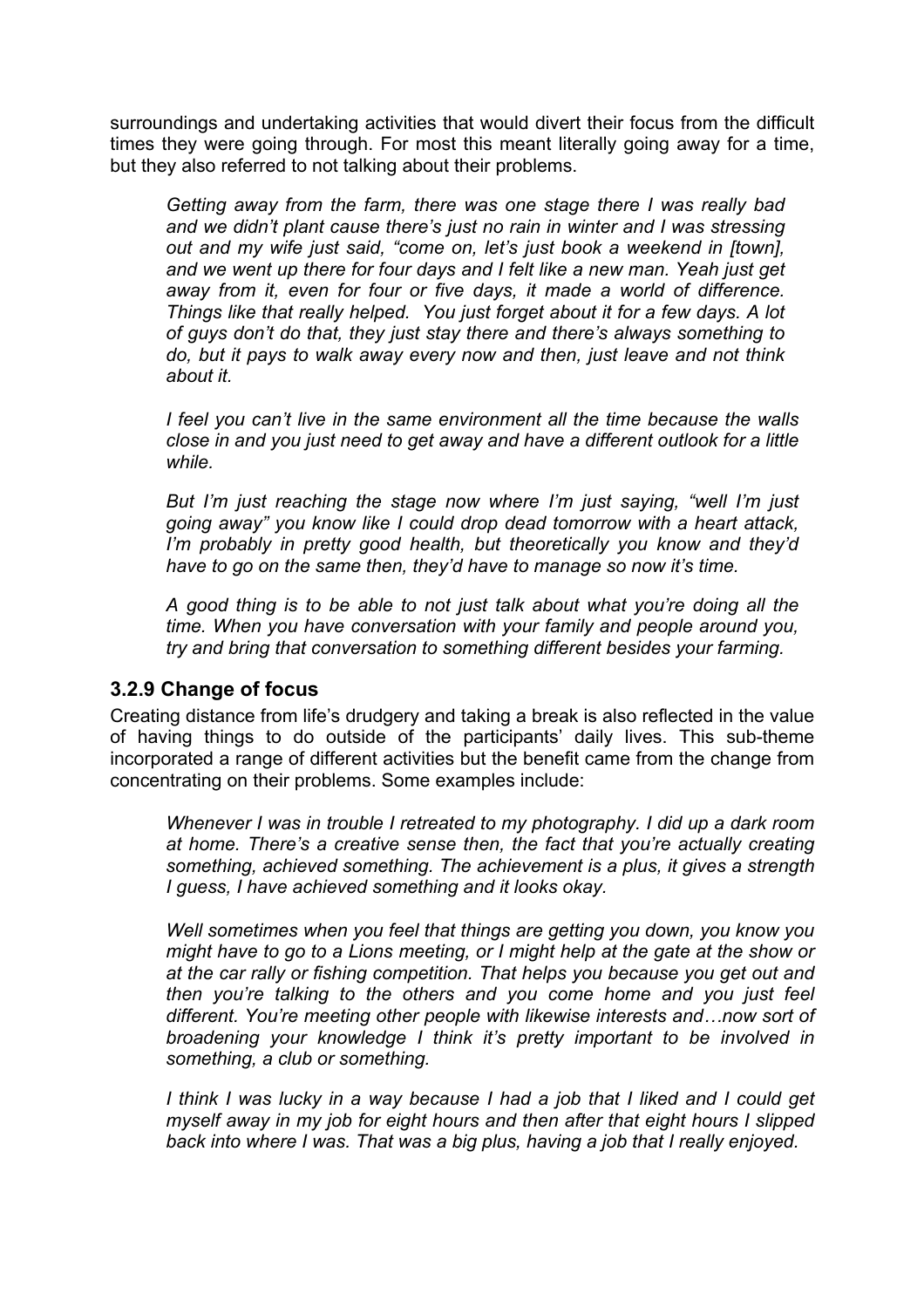Sometimes just a simple thing such as 'having a laugh', was seen as a positive activity to feeling better. One participant referred to the importance of being able to maintain a sense of humour and to find fun and happy activities in life as a means of countering the negatives.

*Having a laugh, like being able to laugh at things, l mean things get us down at times, you don't feel like laughing but you've got to be able to sit down and watch favourite home videos and that sort of thing and have a good laugh. And if you can't laugh, well there's something wrong with ya. It's good medicine.*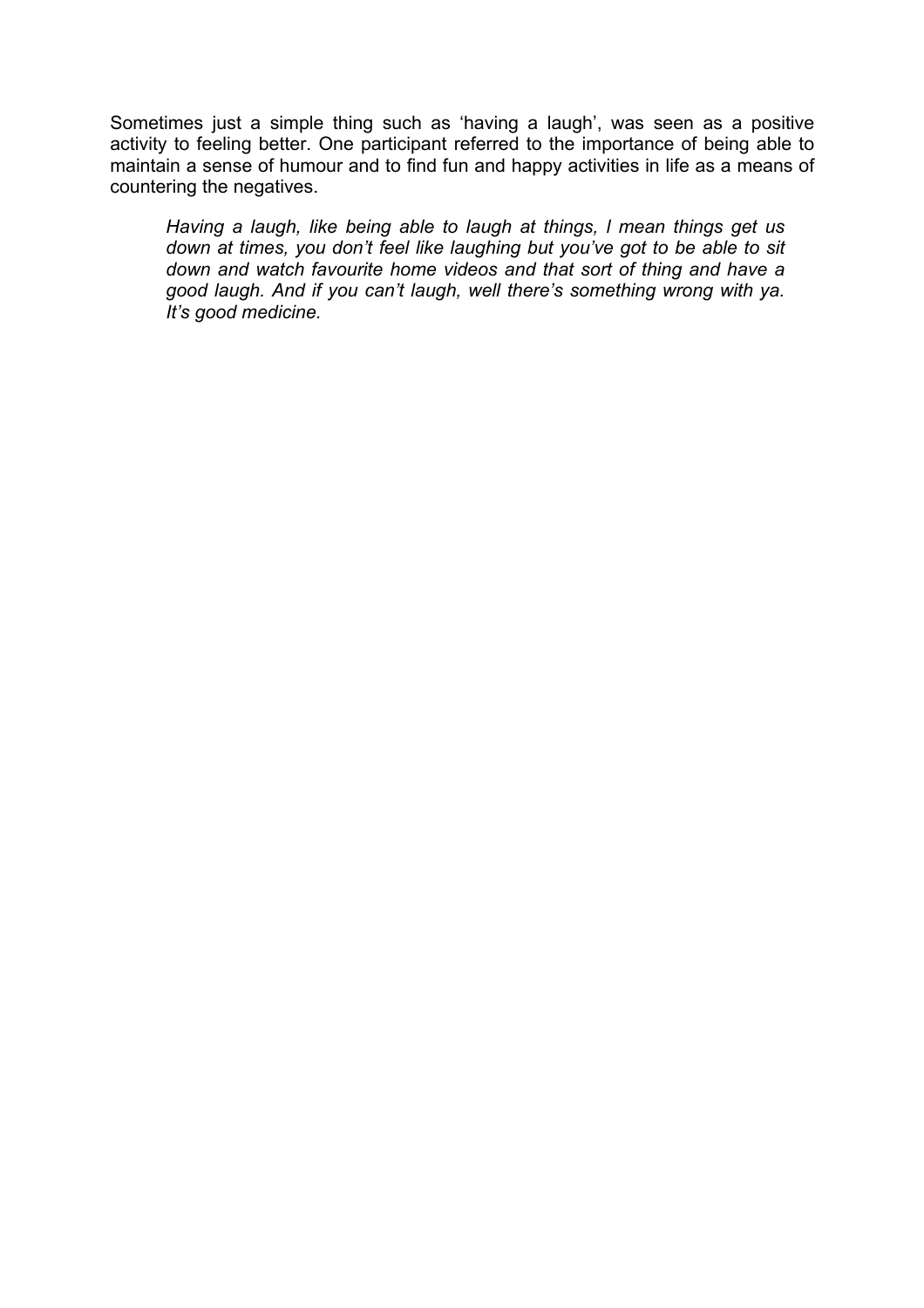# <span id="page-24-0"></span>**4. DISCUSSION**

The findings from this study indicate that a number of factors contribute to the strengthening of rural men's resilience in the face of adversity. Factors surrounding the individual and his inner strength, as well as support and strategies, were the major areas addressed by participants. It has to be noted that despite the relatively low number of participants, the men who did take part in the study were able to share their experiences in depth, thus providing valuable information to this study. An outstanding feature of the rural men in this study is their strength and ability to bounce back despite adversity, which had, in some cases, been with them all of their life.

The most significant finding of this study is that the resources men drew on were not specific to any one identified adversity but could be applied to any adversity. In other words, independent of the difficult situation men found themselves in, they used very similar strengths and strategies to overcome these situations. This finding is important in that it may also indicate that the resilience factors found in this cohort may firstly also be found in other resilient men and secondly may be a useful guide for men with less resilience. The data also indicate that utilising certain resources was not always a conscious decision, but more a process that occurred without the individual even being aware of it until they realised retrospectively that it was helpful to them. In some cases it was a process initiated by other people such as family and friends but the benefits were not recognised until after the event. This is important because it suggests that supportive strategies may not be consciously obvious to the individual and there is therefore the potential for others to benefit from the experiences of the participants of this study.

The findings of this study are supported by other studies reported in the literature. A study by McLaren and Hopes (2002, p 689) identified that rural residents reported more reasons to live than their counterparts in regional towns. This finding seems to contradict many other studies that show that there is an increase in suicide in rural areas. In this study, rural men expressed many reasons to feel positive, despite the difficult times they were going through. These reasons included being needed by family and friends, having a purpose in life and having a responsibility to themselves, their families and their communities. This sense of purpose and belonging may be more strongly found in rural communities, where families are more likely to live nearby and good social structures are in place.

Despite the physical isolation of some people living in rural areas, a strong bond exists between the individuals and the community. Family bonds and social support appear to be important factors enhancing the resilience of the rural men in this study. This is supported by findings published in *Living is for everyone (LIFE): a framework for prevention of suicide and self-harm in Australia*, (Commonwealth Department of Health and Aged Care 2000, p. 35), which states that 'family connectedness or responsibilities also appear to provide some protection against suicide for adults and older people'. Further to this, social integration and community connectedness were also seen as significant protective factors in relation to mental health wellbeing (Commonwealth Department of Health and Aged Care 2000). The recognition of the importance of good social support is apparent in this study and the literature would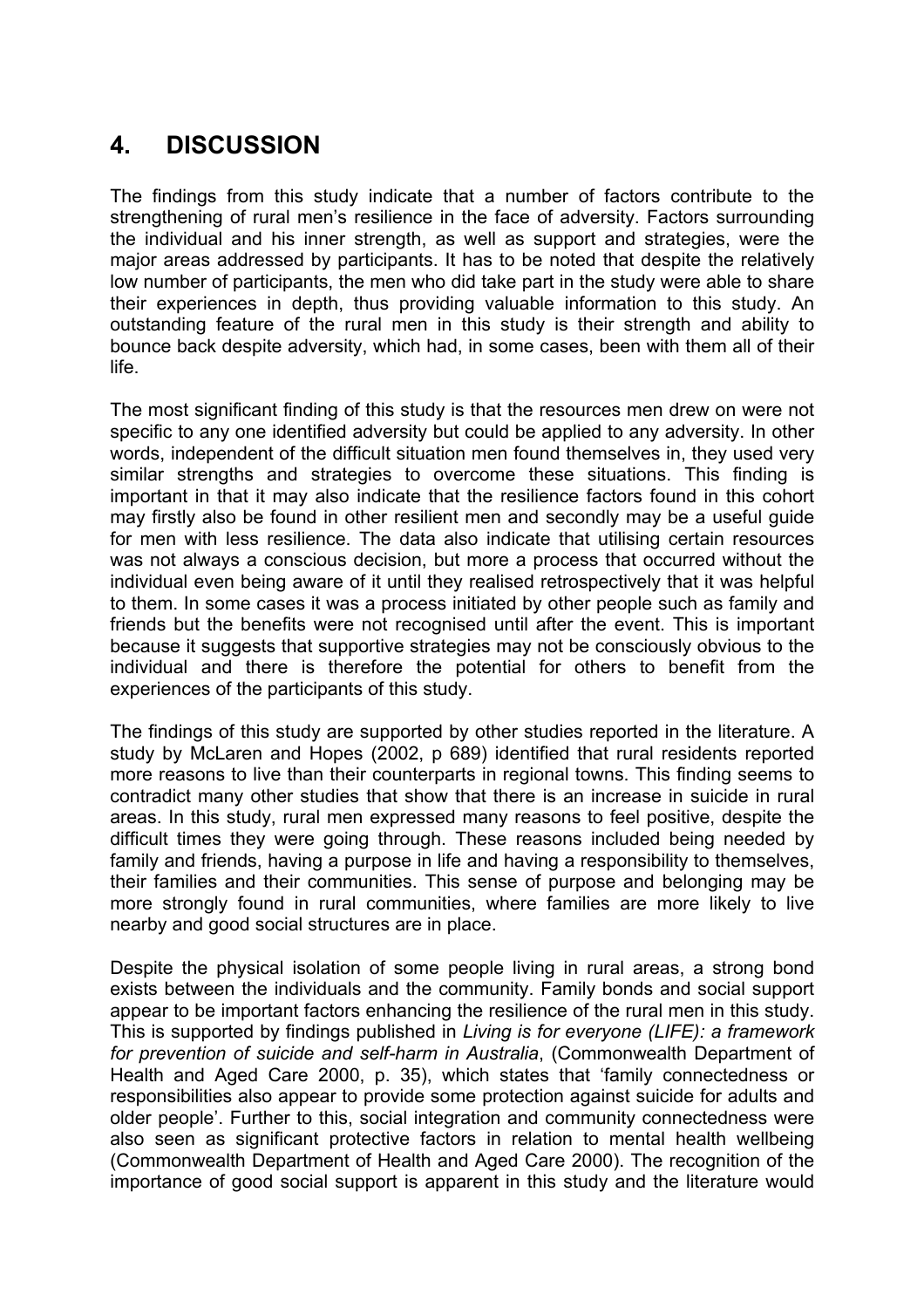<span id="page-25-0"></span>suggest that education needs to focus on developing good social structures at any stage, not only when men are going through difficult times. In fact the preventative potential of these supports is indicated by the finding that many of the participants in this study only realised how beneficial these supports had been when they reflected on their experiences. The effect of developing supports before periods of adversity would be twofold in that it could reduce the risk of men actually reaching the point where difficult situations appear unresolvable, as well as improving their resilience in dealing with difficult situations.

The difficulty recruiting men for this study has shown to be an indicator of the social stigma still connected to mental health matters. In times where rural suicides are still on the rise and the economic hardship is becoming increasingly apparent, one can assume that there could have been a much greater number of men taking part in this study. The issue of stigma, privacy and feeling of shame emerged clearly from the comments of the participants. A study by Barry et al (2000, p.300) supports this finding and found that men were found to be significantly more likely to conceal problems such as depression in comparison to women. Current health promotion strategies are focusing on the de-stigmatisation of mental illness, but acceptance of this is still a long way off. Continuing, ill informed attitudes in rural communities regarding mental health problems is one of the greatest barriers for rural men to seek out help during difficult times or even feel they can discuss the matter with family or friends. The culture of self reliance and the so called 'stiff upper lip' leaves little room for error or weakness (Fuller et al 2000), thus adding to the pressures already experienced by men during difficult times. Health education needs to continue to work towards changing prevailing misconceptions about mental illness and this study is one step towards this.

Despite the fact that stigma and privacy were important issues for some of the participants, being able to overcome these issues has enhanced their resilience to deal with adversity. Once men recognised the benefit of sharing their problems and feelings with people close to them, doctors or counsellors, they were able to refocus their situation and actively work on getting back in control. In fact some men commented how taking part in this study had been a healing process for them, an opportunity to consolidate their experiences and gain a better understanding about themselves. Being able to share the experience and showing rural men that what they are experiencing is not something only they feel, but many other rural men may experience during their lifetime, is a powerful message.

### **5. RECOMMENDATION**

It is the intention of this study to share the experience of the ten men who took part in this study, with other rural men. The stories are from rural men who have gone through difficult times, but were able to go beyond adversity. This project will utilise these stories and share them with other rural men in the hope they may find inspiration and help. It is envisaged that the stories will be published in a book and made widely available to rural communities and organisations dealing with rural people.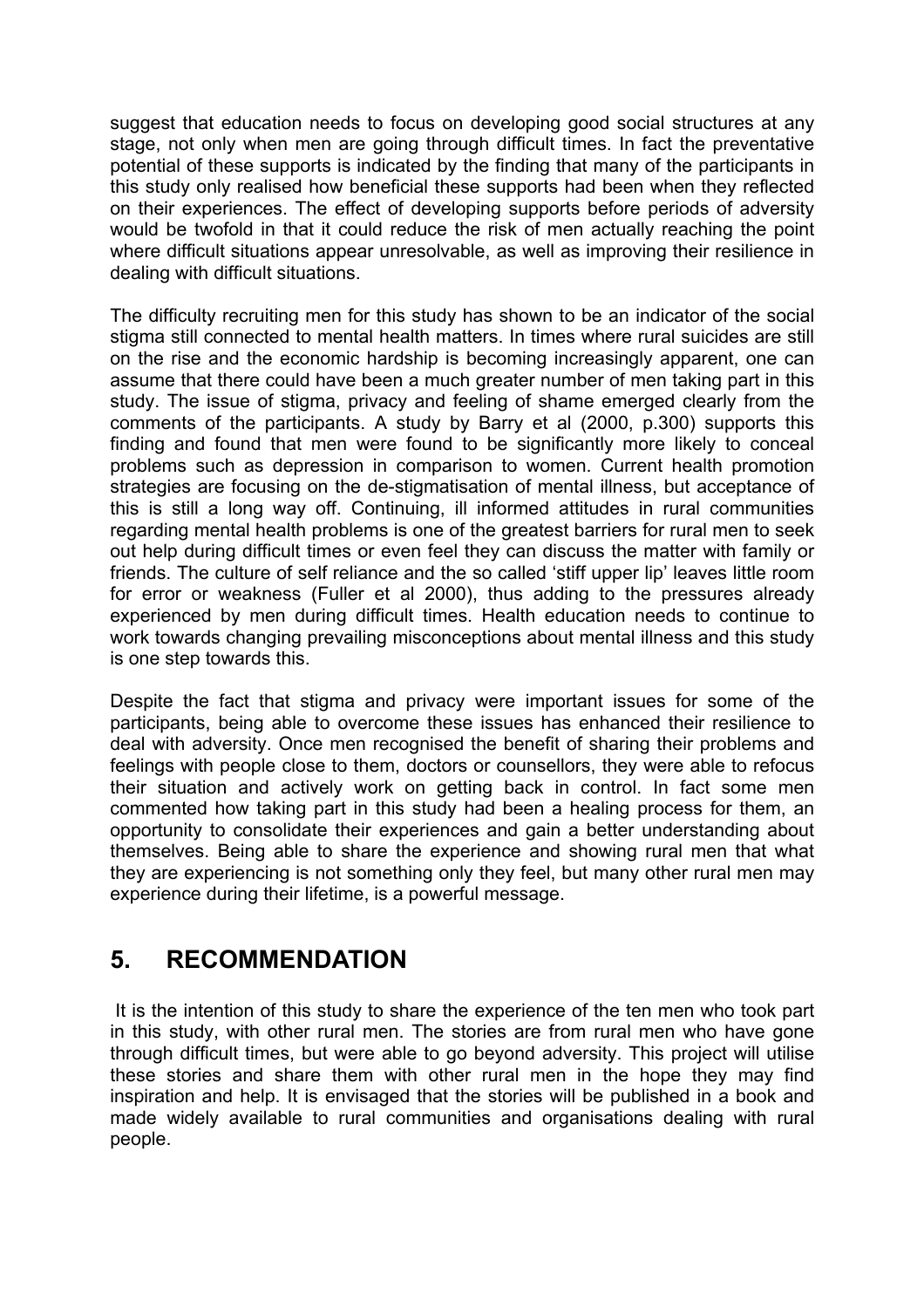### <span id="page-26-0"></span>**REFERENCES**

Australian Health Minister's Conference 1999, *Healthy Horizons: a Framework for Improving the Health of Rural, Regional and Remote Australians,* 1999-2003, Commonwealth Department of Health and Aged Care, Canberra.

Barry. M., Doherty, A., Hope, A., Sixsmith, J. & Kelleher, C. 2000, 'A community needs assessment for rural mental health promotion, *Health Education Research, Theory and Practice*, 15 (3): 293-304.

Beautrais, A. L. 1998, *Risk Factors for Suicide and Attempted Suicide Amongst Young People.* A literature review prepared for the National Health and Medical Research Council, cited in Commonwealth Department of Health and Aged Care 2000 (b), *LIFE: Living is for everyone. A framework for prevention of suicide and selfharm in Australia,* Commonwealth of Australia, Canberra.

Brooks, G. 2001, 'Masculinity & Men's Mental Health', *Journal of American College Health,* 49 (6): 285-297.

Bruner, J. 1986, *Actual Minds, Possible Worlds,* Harvard University Press, Cambridge.

Buckley, D. & Lower, T. 2002, 'Factors influencing the utilisation of health services by rural men', *Australian Health Review*, 25(2): 11-15.

Commonwealth Department of Health and Aged Care 2000(a), *National Action Plan for Promotion, Prevention and Early Intervention for Mental Health 2000*, Commonwealth of Australia, Canberra.

Commonwealth Department of Health and Aged Care 2000(b), *LIFE: Living is for everyone. A framework for prevention of suicide and self-harm in Australia,* Commonwealth of Australia, Canberra.

Commonwealth Department of Health and Aged Care 2001, *National Action Plan for Depression*, Commonwealth of Australia, Canberra.

DeLeo, D., Hickey, P. A., Neulinger, K. & Cantor, C. H 2001, *Ageing and suicide*, Australian Institute for Suicide Research and Prevention, Commonwealth Department of Health and Aged Care, Canberra.

Elliott-Schmidt, R. & Strong, J. 1997, 'The concept of well-being in a rural setting: Understanding health and illness', *Australian Journal of Rural Health, 5:59-63.* 

Emden, C. 1998. Conducting Narrative Analysis. *Collegian. 5(3):34-39.*

Fuller, J., Edwards, J., Procter, N. & Moss, J. 2000, 'How Definition Of Mental Health Problems Can Influence Help Seeking In Rural And Remote Communities', *Australian Journal of Rural Health,* 8:148-153.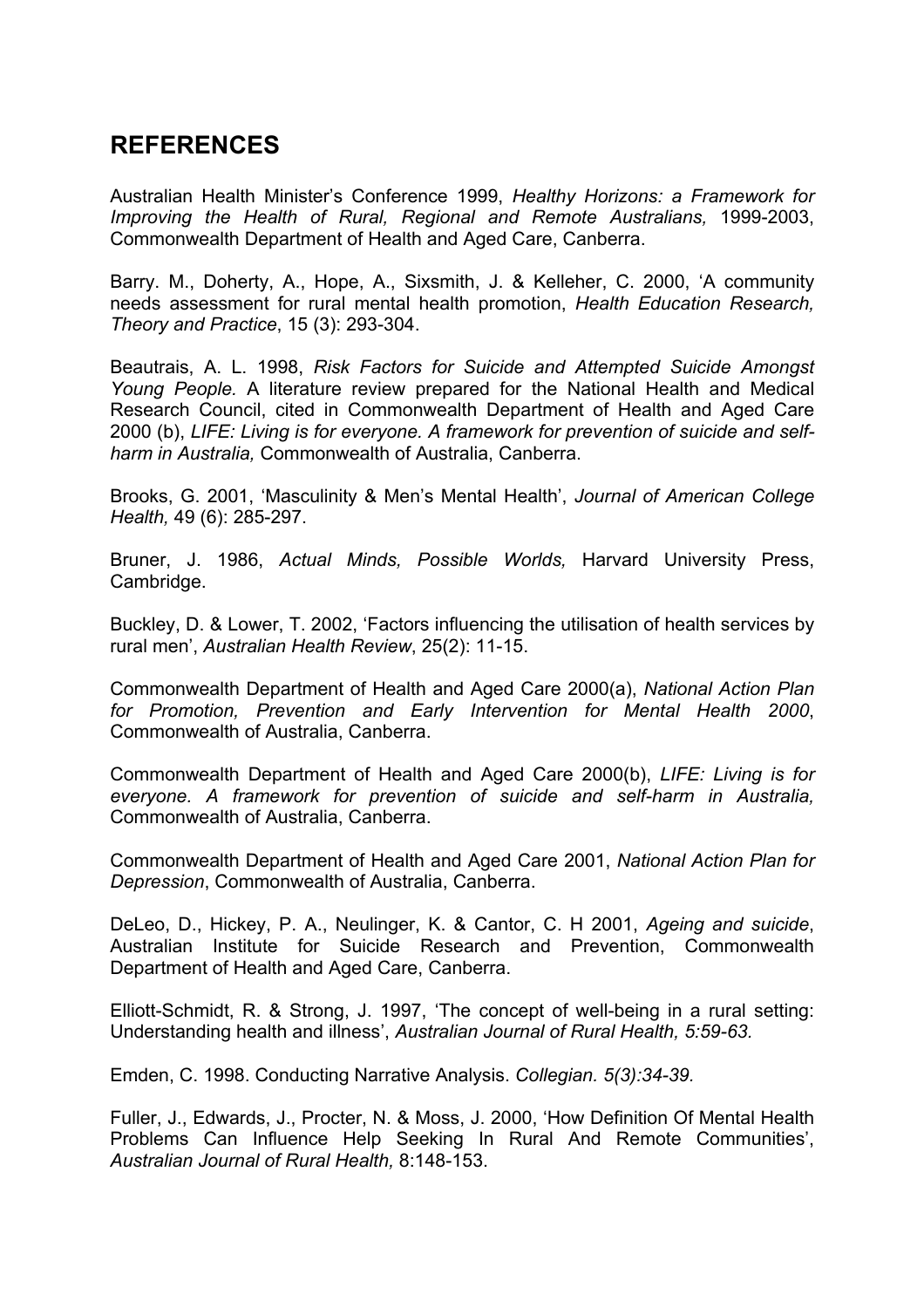Gillies. K. 1995, 'Rural Suicide', *The great divide: not just a mountain range…4th Annual Conference of the Association for Australian Rural Nurses Inc,* 10–12 November, 1995 (Hegney, D. et al). Association for Australian Rural Nurses Inc, (96- 106) 1995.

Hare-Mustin, R.T. & Marecek, J. 1994. Gender and the meaning of difference: Postmodernism and psychology. *Theorising Feminism: Parallel trends in the Humanities and Social Sciences*. eds A. C. Herrmann and A.J. Stewart, Westview Press, Boulder, pp.49-76.

Judd, F. & Humphreys, J. 2001, 'Mental Health Issues for Rural and Remote Australians', *Australian Journal of Rural Health*, 9 (5): 254-258.

Judd, F. K., Jackson, H., Davis, J., Cockram, A., Komiti, A., Allen, N., Murray, G., Kyrios, M. & Hodgins, G. 2001, 'Improving Access for Rural Australians to Treatment for Anxiety and Depression: The University of Melbourne Depression and Anxiety Research and Treatment Group – Bendigo Health Care Group Initiative', *Australian Journal of Rural Health,* 9: 91-96.

Kane, C., Blank M., & Hundley, P. 1999, 'Care Provision and Community Adjustment of Rural Consumers with Serious Mental Illness', *Archives of Psychiatric Nursing,* 13 (1): 19-29.

Lincoln, Y.S. & Guba, E.G. 1985. Judging the quality of case study research. *Qualitative studies in Education*. 3(1):53-59.

Malmberg. A., Hawton, K., & Simkin, S. 1997, 'A Study of Suicide in Farmers in England and Wales', *Journal of Psychosomatic Research,* 43 (1): 107-111.

McLaren. S, & Hopes, M. 2002, 'Rural-Urban Differences in Reasons for Living', *Australian and New Zealand Journal of Psychiatry,* 36:688- 692.

McLennan, A. 1998, *Mental Health and Wellbeing: Profile of Adults,* Australia 1997, Australian Bureau of Statistics, Canberra.

National Health and Medical Research Council 1996, *Men and mental health*, ed A.F. Jorm, Commonwealth of Australia, Canberra.

Parslow, R. & Jorm, A. 2001, 'Predicters of Types of Help Provided to People Using Services for Mental Health Problems: An Analysis of the Australian National Survey of Mental Health and Wellbeing', *Australian & New Zealand Journal of Psychiatry*, 35: 153-189.

Polkinghorne, D.E. 1988. *Narrative Knowing and the Human Sciences*. State University of New York Press, Albany.

Roberts, L., Battaglia, J. & Epstein, R. 1999, 'Frontier Ethics: Mental Health Care Needs and Ethical Dilemmas in Rural Communities', *Psychiatric Services.* 50 (4): 497-503*.*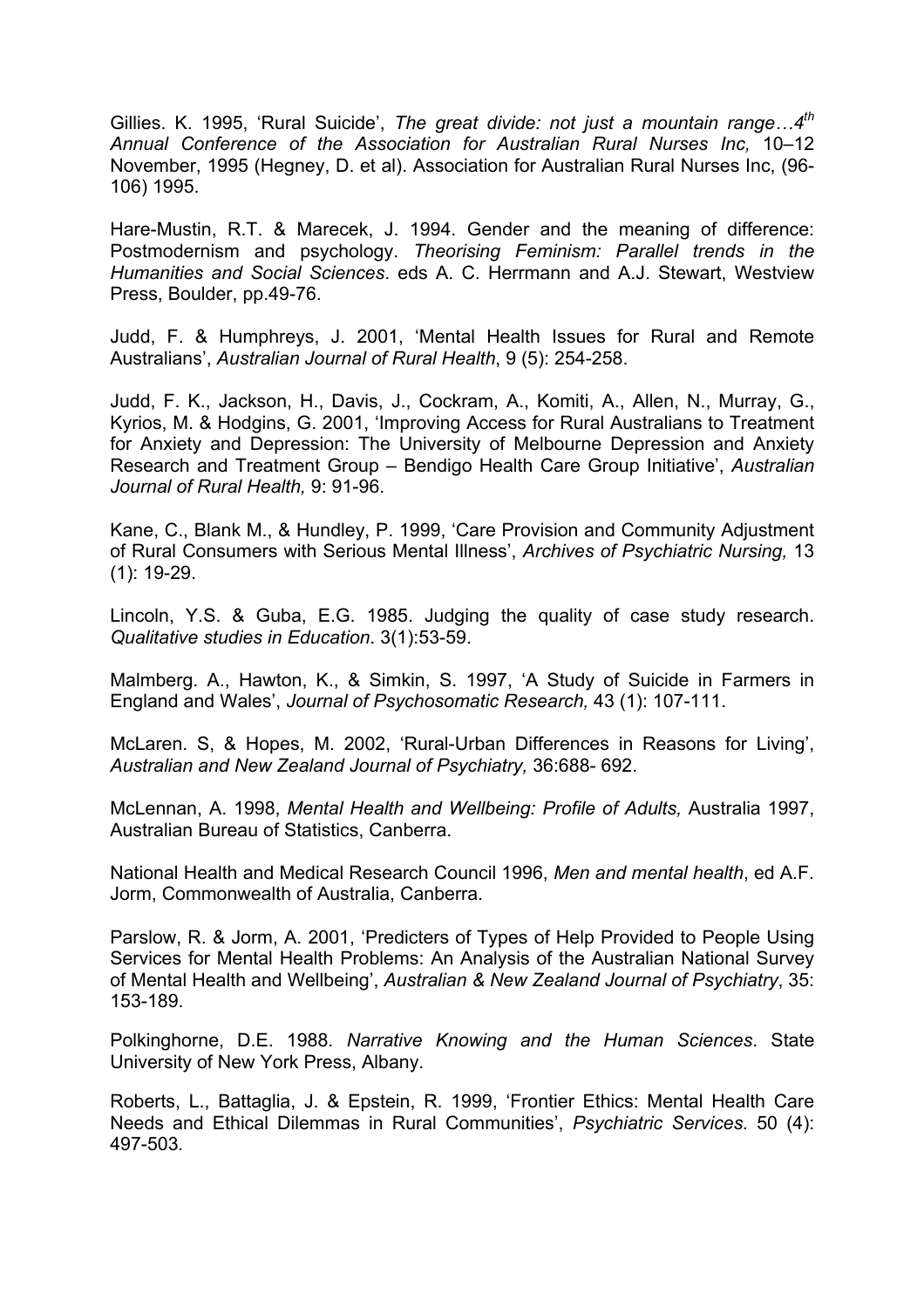Rogers-Clark, C. 2002, *Resilient Survivors: Rural Women Who Have Lived Through Breast Cancer*, Doctor of Philosophy Dissertation, University of Southern Queensland.

Rohland, B. M. & Rohrer, J. E. 1998, 'Capacity of Rural Mental Health Centres to Treat Serious Mental Illness', *Community Mental Health Journal*, 34 (3): 261-273.

Schneider, Z., Elliott, D., LoBiondo-Wood, G. & Haber, J. 2003. *Nursing Research Methods, Critical Appraisal and Utilisation*, 2<sup>nd</sup> edn, Mosby, Marrickville.

Strong, K., Trickett, P., Titulaer, I. & Bhatia, K. 1998, 'Health in rural and remote Australia. The first report of the Australian Institute of Health and Welfare on rural health', *Australian Institute of Health and Welfare,* Canberra.

Wainer, J. & Chesters, J. 2000, 'Rural Mental Health: Neither Romanticism Nor Despair', *Australian Journal of Rural Health,* 8:141-147.

Wolfenden, K., Blanchard, P. & Probst, S. 1996, 'Recruitment and Retention: Perceptions of Rural Mental Health Workers', *Australian Journal Rural Health,* 4: 89- 95.